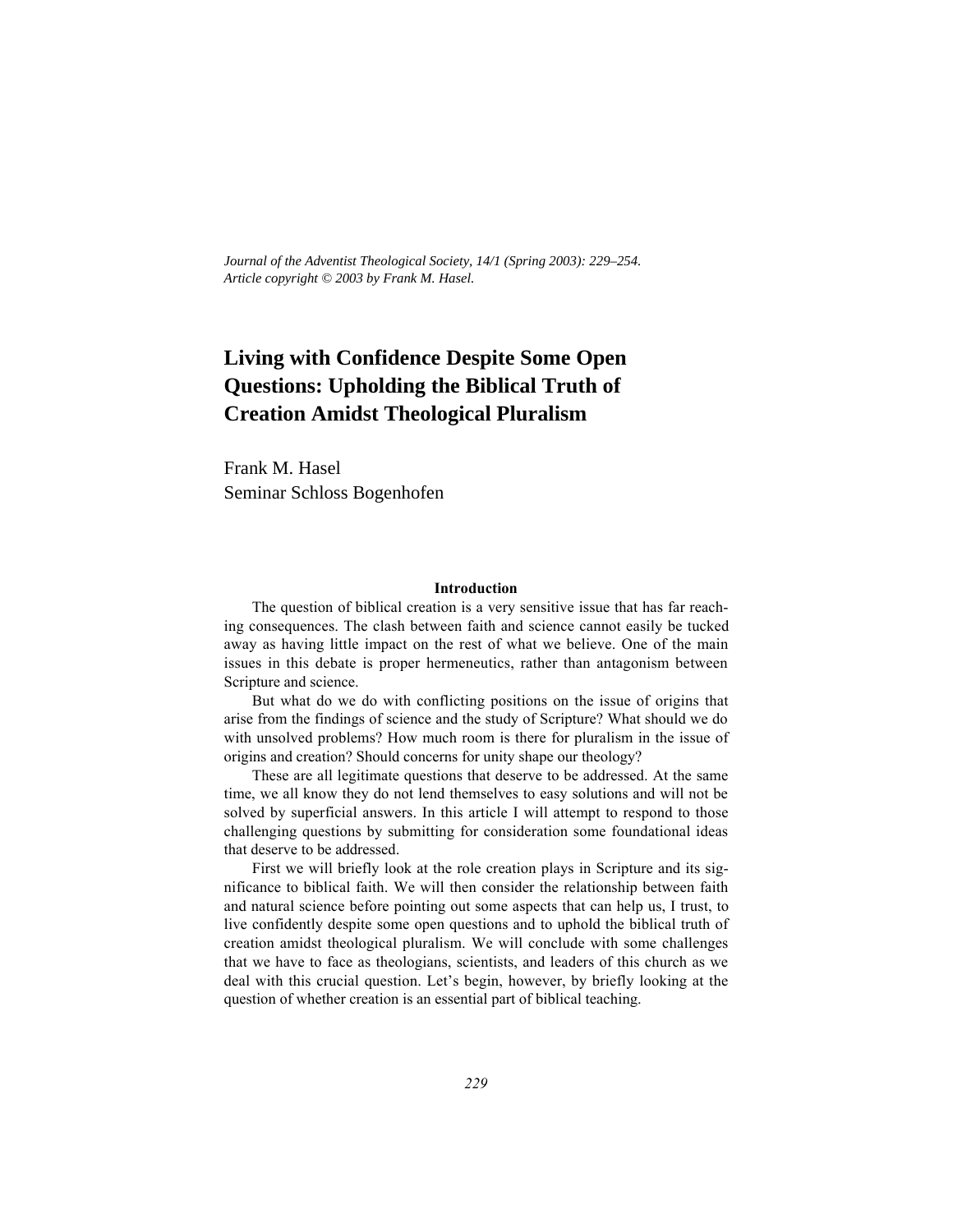#### **The Prominent Role of Creation in Scripture**

Is creation an essential topic in Scripture, or is creation an unimportant side issue that can easily be neglected?1 Does creation belong to "*doubtful disputations*" (Rom 14:1 KJV), or is it a "*dispute over opinions*" (Rom 14:1 NAB)? Is the topic of creation "*a foolish controversy*" (Titus 3:9 NAS) that is useless and should be shunned because it is not essential to salvation, or does the doctrine of creation belong to those "*elementary truths of God's Word*" (Heb 5:12 NIV) that are absolutely indispensable to biblical faith? I humbly submit that creation belongs to the latter category.

Creation is foundational for biblical thinking in many ways. In the symphonic melody of biblical ideas creation constitutes a recurring theme picked up by many biblical writers in the Old and in the New Testament. From Genesis (Gen 1:1ff) to the book of Revelation (Revelation 21:1ff), from the very beginning to the very end of Scripture, creation is a dominant and indispensable theme of God's Word. The subject of God's special creation permeates Scripture at many places. Beyond Genesis 1–2 we find specific references<sup>2</sup> in the wisdom literature of Job (cf. Job 38–41), in the Psalms (cf. Ps 8; 19; 104 and others), in the prophets (cf. Amos 4:13; 5:8–9; 9:5–6; Isa 40:26–28, 65; 66; Jer 10:11–13; 27:5; 32:17; 51:15–16 and others) and throughout the New Testament (cf. Acts 4:24; 14:15; 17:24; 2 Cor 4:6; Eph 3:9; Col 1:16; Heb 4:4; Rev 10:6, etc.). Several highly theological arguments that pertain to foundational matters of salvation depend on a literal creation (cf. Paul's elaborate theological argument in Rom 5:12–21 and 1 Cor 15:45–49, where Adam is presupposed as historical individual and the fall of Adam as the reason for the entrance of sin, from which Christ has come to save us). Jesus Christ himself is presented in Scripture as creator (Col 1:16–19; John 1:1–3; Heb 1:2), and he affirms a literal creation as

 $\frac{1}{1}$  $<sup>1</sup>$  One wonders whether there is really such a thing as an "unimportant side issue" in Scripture</sup> that can easily be neglected. If we have the means to understand a biblical subject and the opportunity to obey it but deliberately neglect to follow this plain duty, we deceive ourselves and shall find in the end that this can be an error of no small consequence. It is reported that the great Protestant reformer Martin Luther once aptly said: "If I profess with the loudest voice and clearest exposition every position of the truth of God except precisely that little point which the world and the devil are at that moment attacking, I am not confessing Christ, however boldly I may be professing Christ. Where the battle rages, there the loyalty of the soldier is proved; and to be steady on all the battle fields besides, is mere flight and disgrace if he flinches at that point" (quoted in Francis A. Schaeffer, *Der Schöpfungsbericht: Was die Bibel über Kosmos und Geschichte wirklich aussagt* (Wuppertal: R. Brockhaus Verlag, 1976; original title: *No Final Conflict* [Downers Grove, IL: InterVarsity, 1975], 12).

 $2^{2}$  It would be a worthwhile task to study the numerous allusions to God's creation throughout Scripture, something that space and time does not allow us to pursue at this point. A convenient and concise overview of biblical references to creation is provided by William H. Shea, "Creation," in Raoul Dederen, ed., *Handbook of Seventh-day Adventist Theology* (Hagerstown, MD: Review and Herald, 2000), 419–440. The biblical passages we list as examples do not exhaustively cover every reference to creation in Scripture. They simply illustrate the fact that creation is indeed a prominent theme throughout Scripture.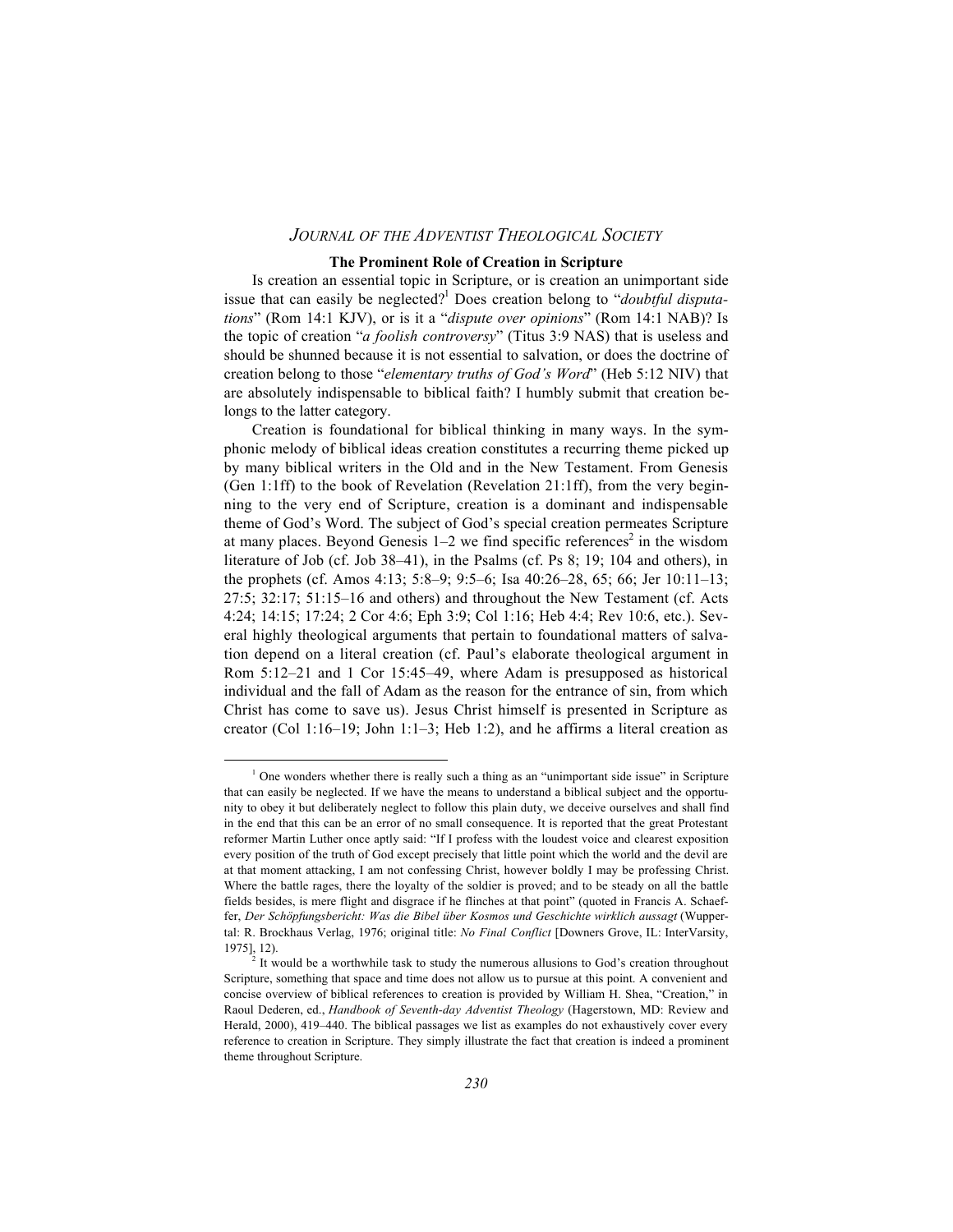the beginning of this world (cf. Matt 19:4–5, referring to Gen 1:27 and 2:24). One can interpret this widespread occurrence of the theme of creation as evidence for the theological unity of Scripture. Interestingly, there are also special links between the end-time message of the Bible and creation that play an important part in the last book of the Bible (cf. Rev 1:10; 4:8, 11; 10:6; 14:7). Finally, the book of Revelation points to the grand new creation, the ultimate recreation of the new earth (Rev 21–22). I wonder: if creation is upheld by the twenty-four elders and the four living creatures **in heaven**, who are positioned around the throne of God (cf. Rev 4:11), why shouldn't we as individual believers and as the Seventh-day Adventist Church corporately uphold the doctrine of creation **on earth** until Jesus returns?

Even this cursory presentation of creation in the biblical account makes it abundantly clear that creation is no side issue. We are dealing here with one of the most prominent themes in all the Bible. The significance and the wide ranging implications of the concept of biblical creation become even more obvious when we briefly look at the interrelation of creation with other significant biblical subjects. To this we will turn now.

#### **Creation and Biblical Faith**

Creation is more than a recurring theme in Scripture. The reality of creation is profusely interconnected with many other biblical topics. Therefore we will now turn to the question of the significance of creation to biblical faith.

**The Significance of Creation to Biblical Thought.** The great significance of creation to biblical thought becomes evident through its multifaceted interrelation with other biblical doctrines and biblical faith.<sup>3</sup> While we do not have the time to describe this in detail, I would like point out at least the following twelve theologically relevant connections:

> Creation and the Nature of Man Creation and Sin Creation and the Origin and Nature of Death Creation and Theodicy Creation and Salvation Creation and the Person and Work of Christ Creation and Love Creation and the Nature of God Creation and the Meaning of History Creation and Biblical Ethics Creation and the Sabbath Creation and Eschatology

 $\frac{1}{3}$ <sup>3</sup> It has been pointed out in a noteworthy recent dissertation on this topic that too little attention is being given to the dogmatic consequences of creation and alternative models of (evolutionary) origins of this world and of life on earth (cf. Reinhard Junker, *Leben durch Sterben? Schöpfung, Heilsgeschichte und Evolution*. Studium Integrale (Neuhausen/Stuttgart: Hänssler Verlag, 1994), 90–91.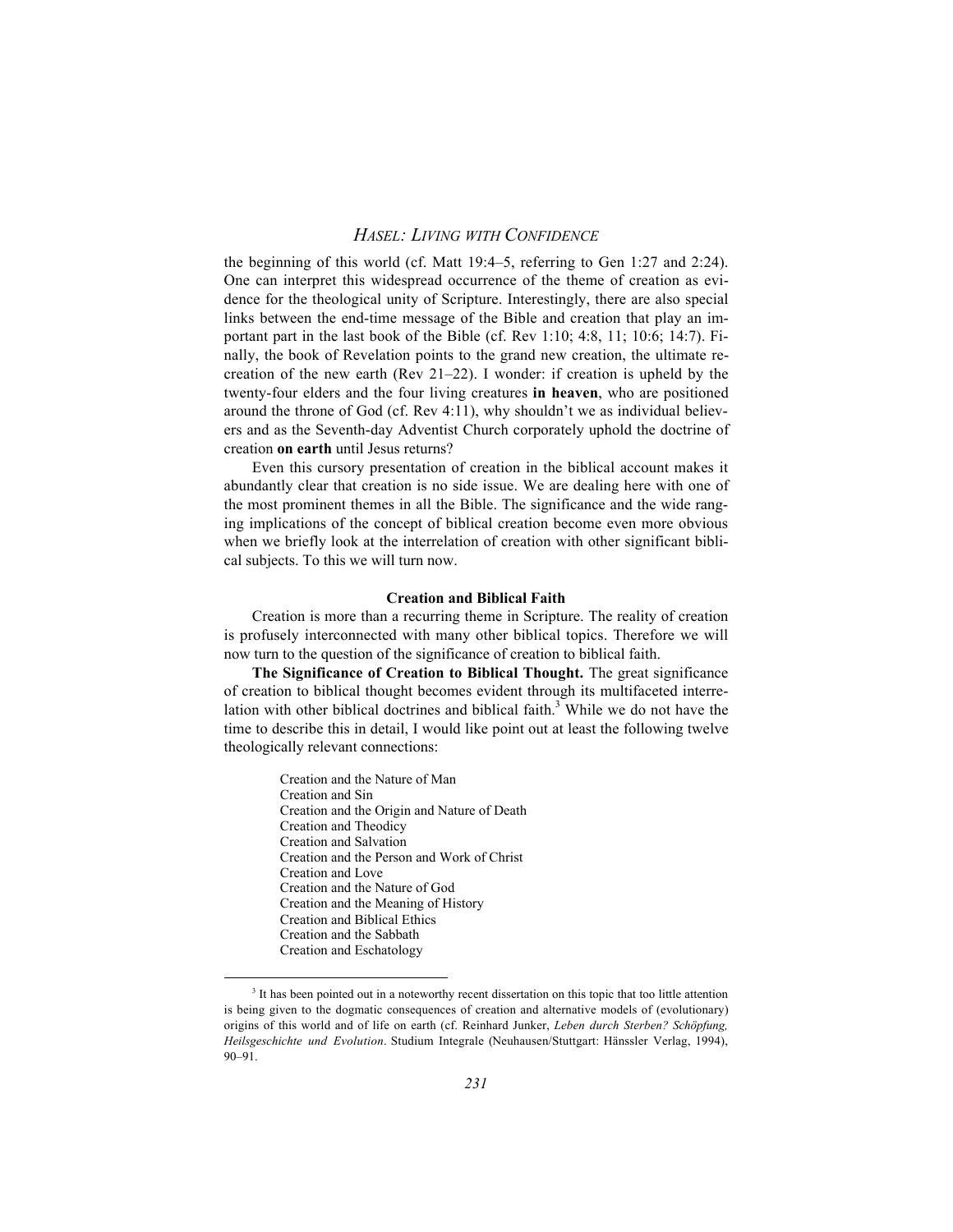**Preliminary Conclusion.** Even this cursory listing of biblical connections that exist with creation makes it abundantly clear that biblical creation is no side issue. It is a core element of biblical faith and indispensable to our understanding of the nature of God and His dealings with this world. The concept of creation has far reaching implications for biblical eschatology, for the meaning of history, for a proper understanding of human nature, for a correct understanding of sin and death as well as salvation from sin and all evil that has intruded into our world. Hence creation is intimately connected to the central theme of salvation from sin through Jesus Christ. Biblical creation is at the foundation of a biblical ethics that takes seriously all of God's commandments, including the fourth commandment, and motivates our responsibility and stewardship for God's creation. A proper understanding of the biblical day of rest is closely connected to biblical creation. In fact there is no other convincing explanation for the origin of a seven-day week, except as a result of God's creation.

The big picture is abundantly clear! Biblical creation is certainly no marginal doctrine in Scripture. Creation is an essential and indispensable component of biblical faith. It is obvious that biblical creation and evolutionary thought are diametrically opposed to each other. In fact they are incompatible. To attempt to unite evolution and theistic belief, as for instance in theistic evolution, ignores the fundamentally different outlook and presuppositions of both, which becomes apparent when we look at the implications for biblical doctrine and the nature of God. They start with fundamentally different presuppositions.

While the general picture is clear, we are still faced with a number of questions that await a solution and/or a satisfactory answer. How do we deal with challenges from the natural sciences to a biblical creation, and what is the relationship between faith and science?

#### **What is the Relationship Between Faith and Science?**

In order to tackle some of those questions, we need to gain an understanding of what the relationship between faith and science should be. Let's briefly look at various proposals on how faith and science ought to be connected.

**Conflict Between Faith and Science.** One widely popular modern proposal sees faith and science continually at war with each other. This has resulted in a most serious conflict between faith and science.<sup>4</sup> According to this perspective. any attempt to harmonize faith and science harms both religion and science. Many today are convinced that modern science has eliminated the justification for belief, by faith, in a meaningful and purposeful creation of the cosmos. Faith

 $\frac{1}{4}$  A description of this warfare can be found in Andrew D. White, *A History of the Warfare of Science with Theology in Christendom* (New York: George Braziller, 1955); from an Adventist perspective, cf. Moleurus Couperus, "Tensions Between Religion and Science," *Spectrum* 10/4 (1980): 74–88.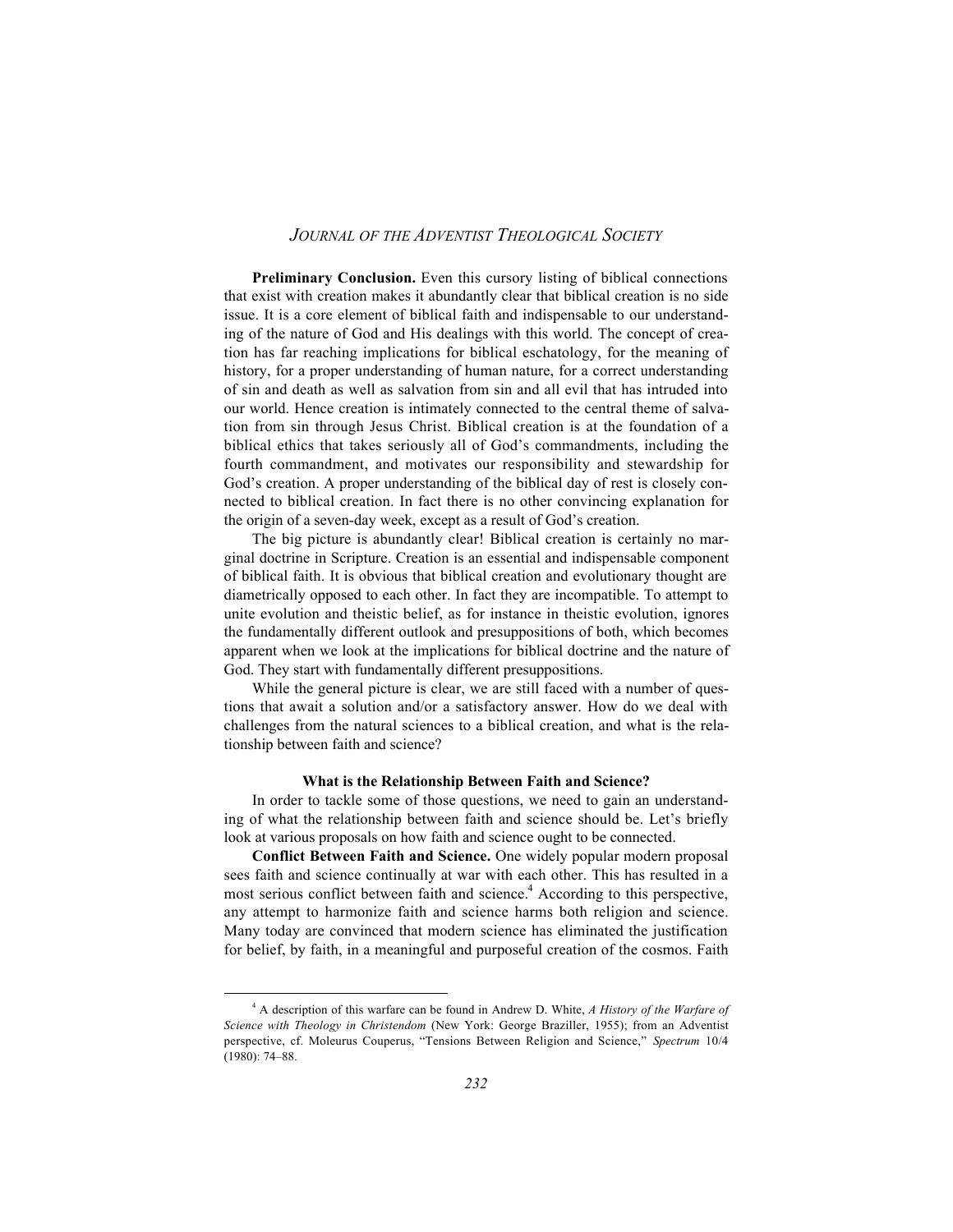in a meaningful origin is believed to be able to survive only as a mere feeling.<sup>5</sup> Richard Dawkins, member of the Royal Society and professor at Oxford, even states that faith is one of the great evils in the world, comparable to a dangerous virus, but much harder to kill. How can such a conflict be resolved? There have been several unsatisfactory proposals.

*Change and Adapt our Interpretation of Scripture.* One approach to solving such a dispute is to change the interpretation of clear statements of Scripture in order to adjust Scripture to our current level of scientific knowledge. Especially those parts of Scripture that speak about the creation of this world through God's supernatural power are often classified as historically and culturally conditioned and thus no longer relevant and normative to our modern understanding of the origin of the world. The biblical writers are believed to have been limited in their understanding of science and are relegated to a level with their contemporaries who were only children of their time and culture. According to some, "the gift of inspiration did not make them, in effect, astronomers or geophysicists or biologists."7 It has been pointed out that within the Seventh-day Adventist Church "progressives placed the conclusions of natural science above the cosmological statements of the Bible.<sup>38</sup> Thus, the real issue in the conflict between conservative and liberal positions in the Seventh-day Adventist Church has been a problem of biblical hermeneutics. "If the two sides had ever reached theological agreement, the so called scientific differences would have vanished.<sup> $\overline{59}$ </sup> It is interesting that the concepts of theistic evolution normally are not

 $\frac{1}{5}$  Cf. P. W. Atkins, "Will Science Ever Fail?" *New Scientist* (8 August 1992): 32–35, as quoted in John Lennox, *Hat die Wissenschaft Gott begraben? Eine kritische Analyse moderner Denkvorausetzungen* (Wuppertal: R. Brockhaus, 2002), 5.

<sup>6</sup> Richard Dawkins, "Is Science a Religion?" *The Humanist*, (January/February 1997): 26–39, as quoted in Lennox, 5. At this point history can help us to remember that the conviction that the universe is structured has theistic roots. Modern science has at its basis a monotheistic perspective. Cf. Melvin Calvin, *Chemical Evolution* (Oxford: Clarendon Press, 1969), 258, as quoted in Lennox, 9. In fact, the popular opinion that the relationship between religion and science has been characterized by warfare and hostility is historically wrong and a gross distortion of the facts (cf. Colin Russel, "The Confict Metaphor and its Social Origins" *Science and Christian Belief* 1 [1989]: 3–26, as quoted in Lennox, 14).

<sup>&</sup>lt;sup>7</sup> Raymond F. Cottrell, "Inspiration and Authority of the Bible in Relation to Phenomena of the Natural World," in James L. Hayward, ed., *Creation Reconsidered: Scientific, Biblical, and Theological Perspectives* (Roseville, CA: Association of Adventist Forums, 2000), 199; cf. also Frederick E. J. Harder, "Prophets: Infallible or Authoritative?" in idem., 226, who raises the question: "Can a prophet be authoritative without being inerrant?" For Harder a prophet seems to be "human and fallible" (230) and "no human being—not even a prophet—is exempt from liability to human error or character defects" (226). Thus, according to Harder, "if we should find scientific or historical error, this would in no way detract from the purpose for which scripture was inspired" (230).

<sup>&</sup>lt;sup>8</sup> Martin Frederick Hanna, "Contemporary Tensions Within Adventism Concerning the Relations of Science to the Doctrine of Creation," unpublished research paper, Andrews University, Seventh-day Adventist Theological Seminary, 1992, available in the Adventist Heritage Center.

<sup>9</sup> Edward Lugenbeal, "The Conservative Restoration At Geoscience," *Spectrum* 15/2 (1984): 24–25.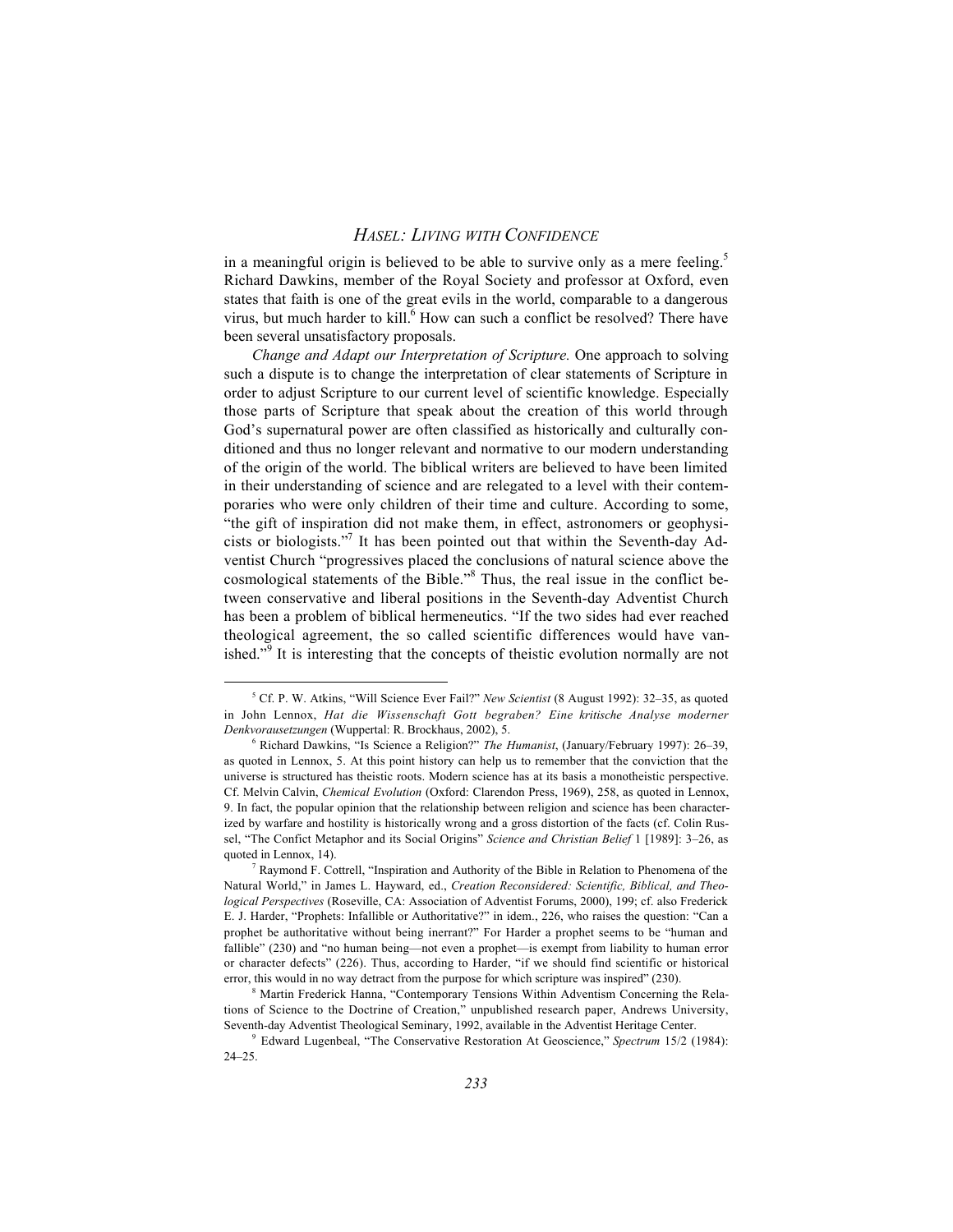derived from biblical passages but from considerations of the view of God and God's involvement in the natural processes of this world. Furthermore, the idea of theistic evolution is also dependent on historical-critical arguments.<sup>10</sup>

Such an approach in effect leaves an ugly broad ditch between God's Word and the rest of God's created reality that cannot be harmonized. This approach is unsatisfactory for many reasons, but especially because it does not do justice to the historical nature of God's revelation and the many intersections between faith and history. History is the realm in which God acts. Scripture repeatedly testifies to this fact. The truth of the biblical teaching about God is connected to a chain of historical events. Thus it is a characteristic of biblical revelation that theological statements are connected with historical events that at least partially can be verified. While it is true that the Bible is no textbook on biology or geology, there is an important connection between God's Word and the history of this world that cannot and should not be ignored.

Many have been aware of the danger in changing the interpretation of Scripture to match science, noting that it leads to an unavoidable reinterpretation of the biblical message and the content of faith. In order to safeguard faith from the critical attacks of naturalistic science, some have resorted to another solution that is no less problematic than the first.

*Separation of Faith From Science.* Another approach to the issue of faith and science that typically has been favored in neo-orthodox or neo-liberal circles, where historical-critical methods are at work, has been the separation of faith from science. The role of science is believed to be describing the mechanism and process of the origin of this world, whereas the role of theology is to attribute the purpose and existence of the universe to  $God.11$  Science, in other words, is taken to provide the explanation of the "how" of the origin of this world, whereas Scripture is allowed to provide a theological rational "why" this world came into being. Science is mute on the question "why"; Scripture is inept on the question "how." Science and Scripture are believed to serve useful but different purposes. Such an approach, however, is unsatisfactory for several reasons.

First of all, such an approach seems to uncritically take for granted the neutrality of science and assumes the equal weight of faith and reason. But are faith and reason really complementary faculties that are intended by God to be used in balance as we endeavor to understand the biblical record? How can faith and reason correct each other, as is suggested by some?<sup>12</sup> Does such a view do justice to sin's effect on human reason?

Furthermore, the separation of faith and science means that faith is no longer relevant to all areas of life. Faith is relegated to an existential level that

10 Junker, *Leben durch sterben?*, 82.

<sup>&</sup>lt;sup>11</sup> Cf. Milo V. Anderson, "The Relation Between Science and Inspiration," in *Creation Reconsidered*, 238.

<sup>&</sup>lt;sup>12</sup> Cf. Cottrell, "Inspiration and Authority of the Bible," 218.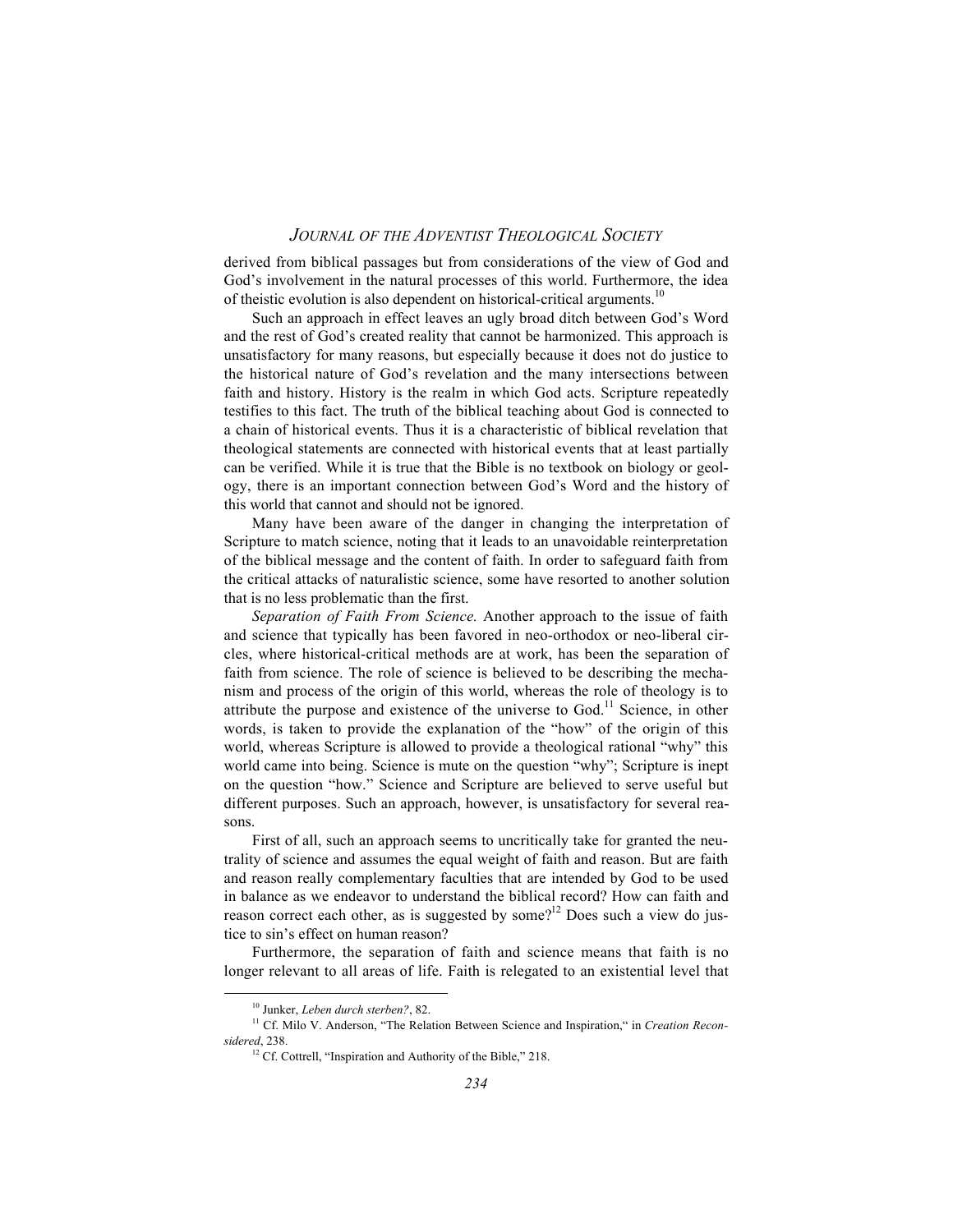has nothing to do with history. When both faith and science are assigned their autonomous realm, each is pursued independently from each other in its own right. This, however, is theological segregation, which amounts to nothing less than theological or scientific apartheid. Such a compartmentalizing does not succeed in integrating faith and science into a harmonious one. The challenge before us is to not simply repeat the shortcomings of those other approaches, but to look for alternatives that are biblically faithful, that acknowledge the Word of God as the integrating factor for faith and science, and that look to Scripture as the ultimate and authoritative norm for faith and doctrine. This leads us to an authentic Adventist alternative: the integration of faith and science.

**An Adventist Alternative: the Integration of Faith and Science.** Adventists have long been known for their interest in integrating faith and learning.13 Integration is not separation or segregation! Integration is possible only on the basis of some higher authority that can be appealed to and that provides the basis and parameter for a harmonious integration. For Seventh-day Adventist this integrating authority is the Bible, the written Word of God.

*Priority of Faith Over Reason and Science.* The role reason plays in theology is crucial. This role has been understood in several different ways throughout history.<sup>14</sup> While some have proposed that faith and reason are on an equal par with each other, Scripture is clear that there is no neutral, independent human reason that is capable of arriving at truth on its own. Rather, the natural man indulges in the desires of the flesh *and of the mind* (Ephesians 2:3). The sinfulness of man has affected all aspects of his existence, including human reason. Hence, sinful human reason stands in need of conversion just as the rest of man needs to be renewed. Human beings become truly "reasonable" in the biblical sense when "*we take every thought captive to the obedience of Christ*" (2 Cor. 10:5 NASB).

In contrast to autonomous human reason, the biblical concept of reason could be termed "faithful, or obedient reason." It is informed by God's Word and acts obediently according to God's written revelation. Faithful reason is centered neither on nature, nor on science, nor on the voice of tradition, but on God and His trustworthy Word. The problem is not simply that unconverted reason produces *results* that disturb faith. Rather, unconverted human reason carries with it *presuppositions* that from the very outset destroy all possibilities

<sup>&</sup>lt;sup>13</sup> Gary Land has pointed out that "it appears that for at least the first 50 years they operated an educational system, Adventists had relatively little interest in the sciences for their own sake" ("God's Second Book: Adventist Education and the Sciences," *The Journal of Adventist Education* 64/5 [2002]: 4. According to Land, however, the challenge that is upon us now is whether "science on Adventist campuses is becoming important in its own right, rather than principally serving other purposes." Thus, "Adventist scientists face the challenge of redefining what it means to be an Adventist in science and the role science is to take in Adventist education" (ibid., 8).

<sup>&</sup>lt;sup>14</sup> Time and space does not permit us to deal with this important issue at greater length at this point. However, the reader is referred to a deeper study from an Adventist perspective in Frank M. Hasel, "Theology and the Role of Reason," *JATS*, 4/2 (1993): 172–198, esp. 172–184.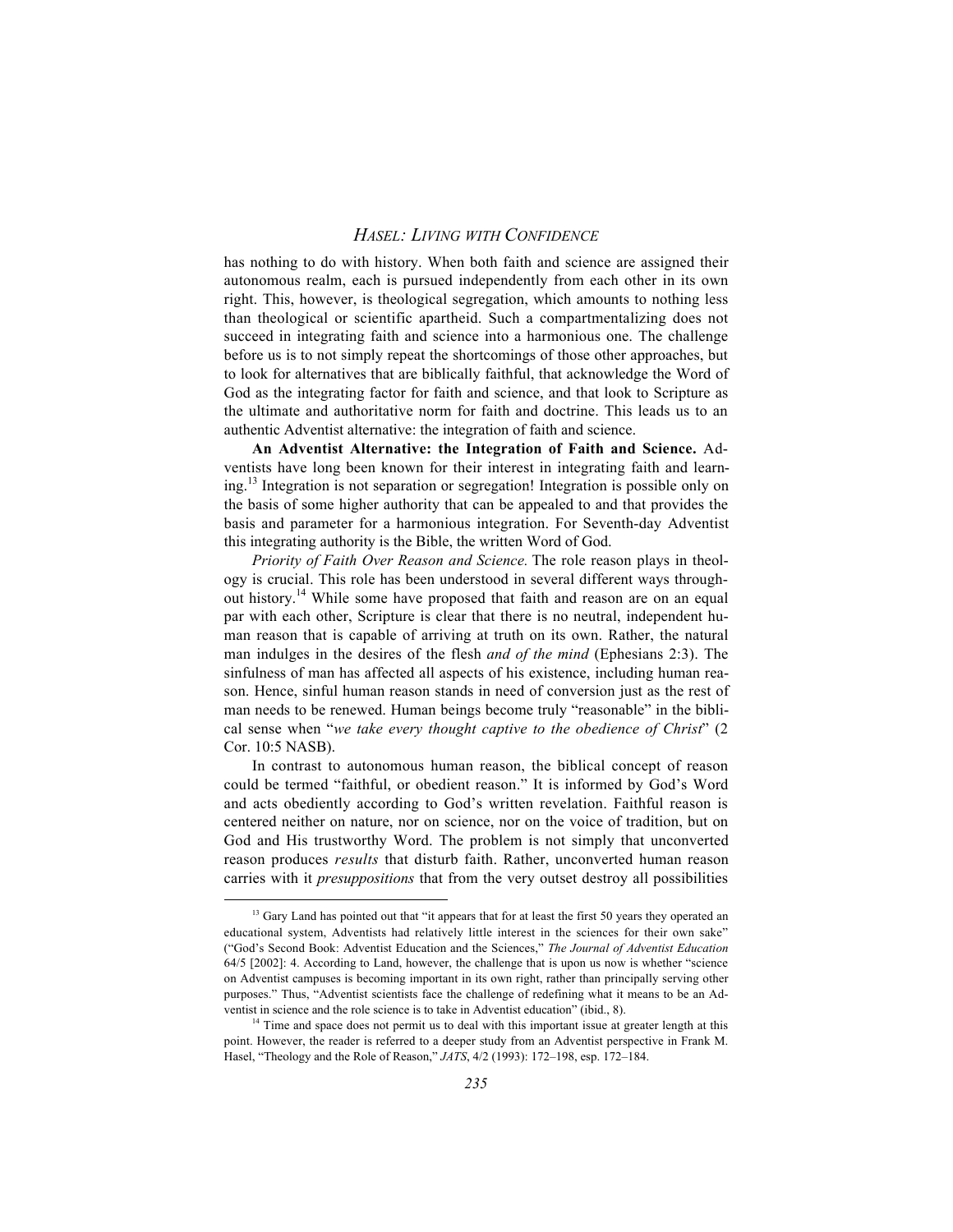of an harmonious integration of reason into faith. By nature, unconverted human reason does not joyfully submit to what is revealed to man by God.<sup>15</sup>

Furthermore, the issue is not that we have to choose between blindly trusting God on the one hand and thinking carefully about our beliefs on the other, as some seem to suggest. Faithful reason is no sacrifice of the intellect, *but the integration of reason into faith*. And here the wording and the word-sequence is of crucial importance, because the integration of reason into faith implies that faith has priority! It is not an integration of faith into reason. In that case, reason would have the final say. Nor is it an attempt to balance faith and reason.<sup>16</sup>

As a church we should be aware that in trying to balance two things, no unity is gained. If equality is the ultimate goal in the issue of the relationship between faith and reason, no true unity is possible. Whenever we focus on having equal shares, this very focus tends to bring the two into an antagonistic relationship. Equals are not necessarily together; they stand on opposite sides of the equation, constantly watching that the other side does not get ahead. They are not united but in contest with each other.

In trying to balance faith and reason—as some have proposed—who finally decides how to balance one with the other? Who finally "keeps the balance?" History has shown that every time reason tried to support faith, it was reason that finally decided on the content of faith and changed and adapted God's revelation to the current ideology of the day. In the words of church historian Walter Köhler, "reason in theology has always had the tendency to change or shift its position from servant (Diener) to Lord (Herr)"<sup>17</sup> from co-worker to master, from helper to ruler.

Human reason is a divine gift, and as such it has its worth and cannot be ignored. The competence of human reason, however, is limited by the negative effects of sin. Natural reason is able to engage itself in science and the investigation of natural phenomena. However, it is thoroughly incompetent when it tries to discern divine realities. Human reason transgresses its limits when it attempts on its own to determine the spiritual meaning of Scripture. Here we need the enlightening help of the Holy Spirit, who helps the believer to know what God has really done (cf. Eph 1:17–18). To correctly understand God's work in this world—including His supernatural creation of nature—is possible

<sup>&</sup>lt;sup>15</sup> Cf. Frank M. Hasel, "Theology and the Role of Reason," 184–186.

<sup>&</sup>lt;sup>16</sup> So for instance Raymond F. Cottrell, "Inspiration and Authority of the Bible in Relation to Phenomena of the Natural World," 212, 213; also idem., *Reason and Faith* (Washington, D.C.: Review and Herald, 1966), 18, 21, 37. Similarly Richard Rice, *The Reign of God: An Introduction to Christian Theology from a Seventh-day Adventist Perspective* (Berrien Springs, MI: Andrews UP, 1985), 5; cf. also Fritz Guy, *Thinking Theologically: Adventist Christianity and the Interpretation of Faith* (Berrien Springs, MI: Andrews UP, 1999), 95–96, 105–107.

<sup>17</sup> Walther Köhler, *Dogmengeschichte als Geschichte des christlichen Selbstbewusstseins: Das Zeitalter der Reformation* (Zurich: Max Niehans Verlag, 1951), 135.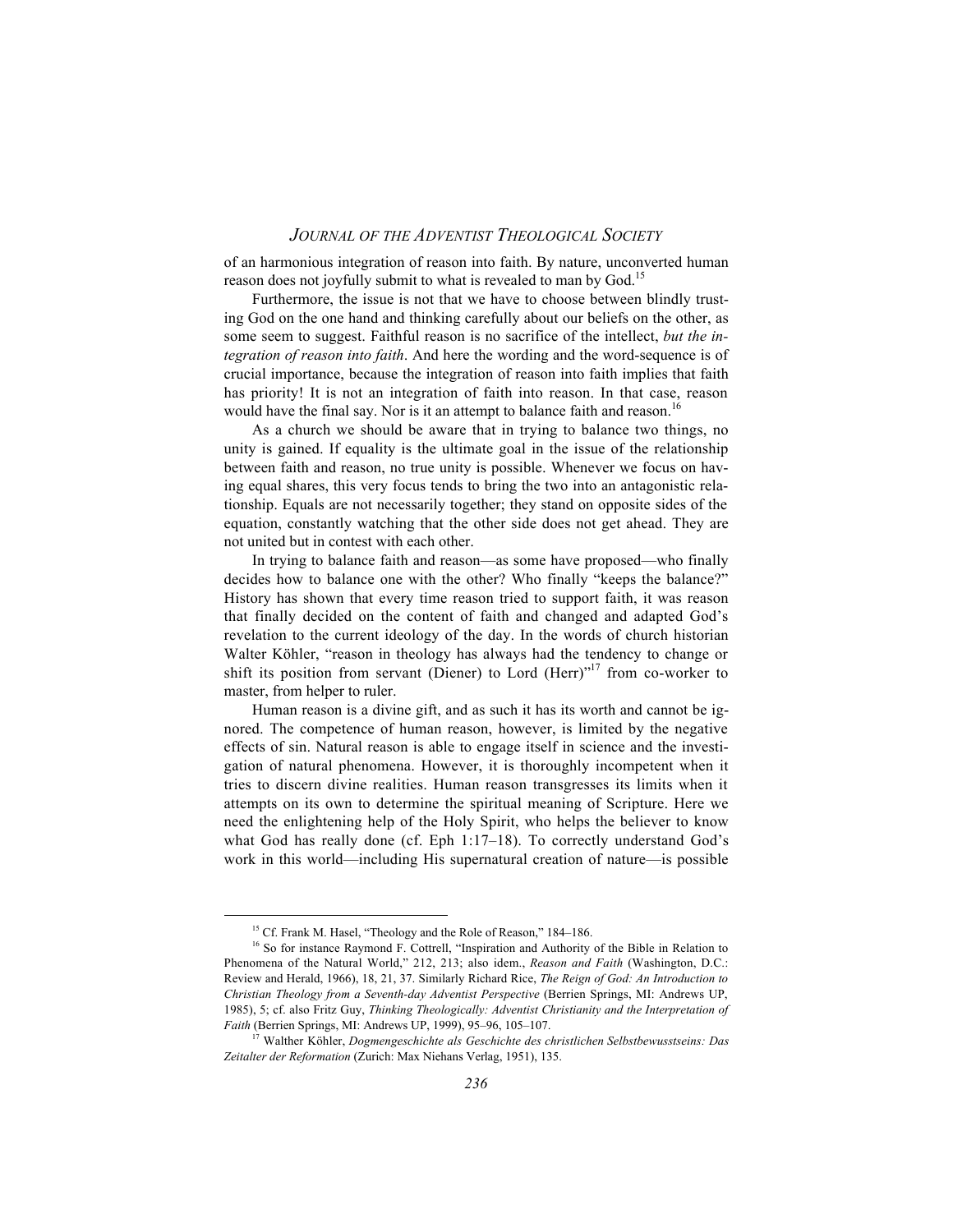only if God reveals to man what he has done. To integrate faith and reason is possible only on the basis of Scripture.

This leads us to our next point, the priority of Scripture over nature.

*Priority of Scripture over Nature.* Nature has been called God's second book.18 Because nature is sustained by God's power and testifies to the wisdom and love of God,<sup>19</sup> some have suggested that "the Bible and the natural world, each in its own way, is an inspired revelation that has something important to say about God."<sup>20</sup> However, to elevate nature—and with nature the natural sciences—to the same level as Scripture, to accept both—nature and Scripture—as valuable revelations from God, $2^{1}$  overlooks an important difference and distinction. While nature has a divine origin, neither Scripture nor Ellen White attribute the quality of **inspiration** to nature. The Bible is God's inspired book. Nature is not. Nature is God's creation and came into existence through God's special design. As such it reveals something about God, its creator. But nature is not inspired.

Ellen White frequently uses the phrase "the book of nature" to speak of God's creation as revealing something about God's love and power, yet she clearly differentiates and distinguishes "the book of nature" from the "pages of inspiration."<sup>22</sup> Even in Eden before the entrance of sin, man needed the revealing Word of God to interpret nature correctly. How much more is God's revelation needed today, after the entrance of sin has marred and spoiled the perfect and harmonious nature of God's creation. In the words of Ellen White:

> To man's unaided reason, nature's teaching can not but be contradictory and disappointing. Only in the light of revelation can it be read aright. 'Through faith we understand'' (Hebrews 11:3) . . . Only by the aid of that Spirit who in the beginning 'was brooding upon the face of the waters;' of that Word by whom 'all things were made;' of that 'true Light, which lighteth every man that cometh into the world,' can the testimony of science be rightly interpreted. Only by their guidance can its deepest truths be discerned. Only under the direction of the Omniscient One shall we, in the study of His works, be enabled to think His thoughts after  $\text{Him}^{23}$

<sup>&</sup>lt;sup>18</sup> The phrase "nature is God's second book" is not found in Ellen G. White's writings. D. A. Delafield, among others, has used this phrase. According to Delafield, "Mrs. White loved the beauty of the natural world. To her, nature was God's second book" (D. A. Delafield, *Ellen G. White in Europe, 1885–1887* (Washington D.C.: Review and Herald, 1975), 127. Ellen G. White, however, frequently used the phrase "the book of nature."

<sup>19</sup> Cf. Ellen G. White, *Education* (Mountain View, CA: Pacific Press, 1942), 102–103.

<sup>&</sup>lt;sup>20</sup> Raymond F. Cottrell, "Inspiration and Authority of the Bible in Relation to Phenomena of the Natural World," in *Creation Reconsidered*, 195.

<sup>21</sup> Cf. Karen Bottomley, "Pilgrimage in the Rockies: the AAF Geology Tour," *Spectrum* 16/4 (1985): 21–26.

<sup>&</sup>lt;sup>22</sup> So for instance in Ellen G. White, *The Acts of the Apostles* (Boise, ID: Pacific Press, 1911), 571.

<sup>23</sup> Ellen G. White, *Education*, 34.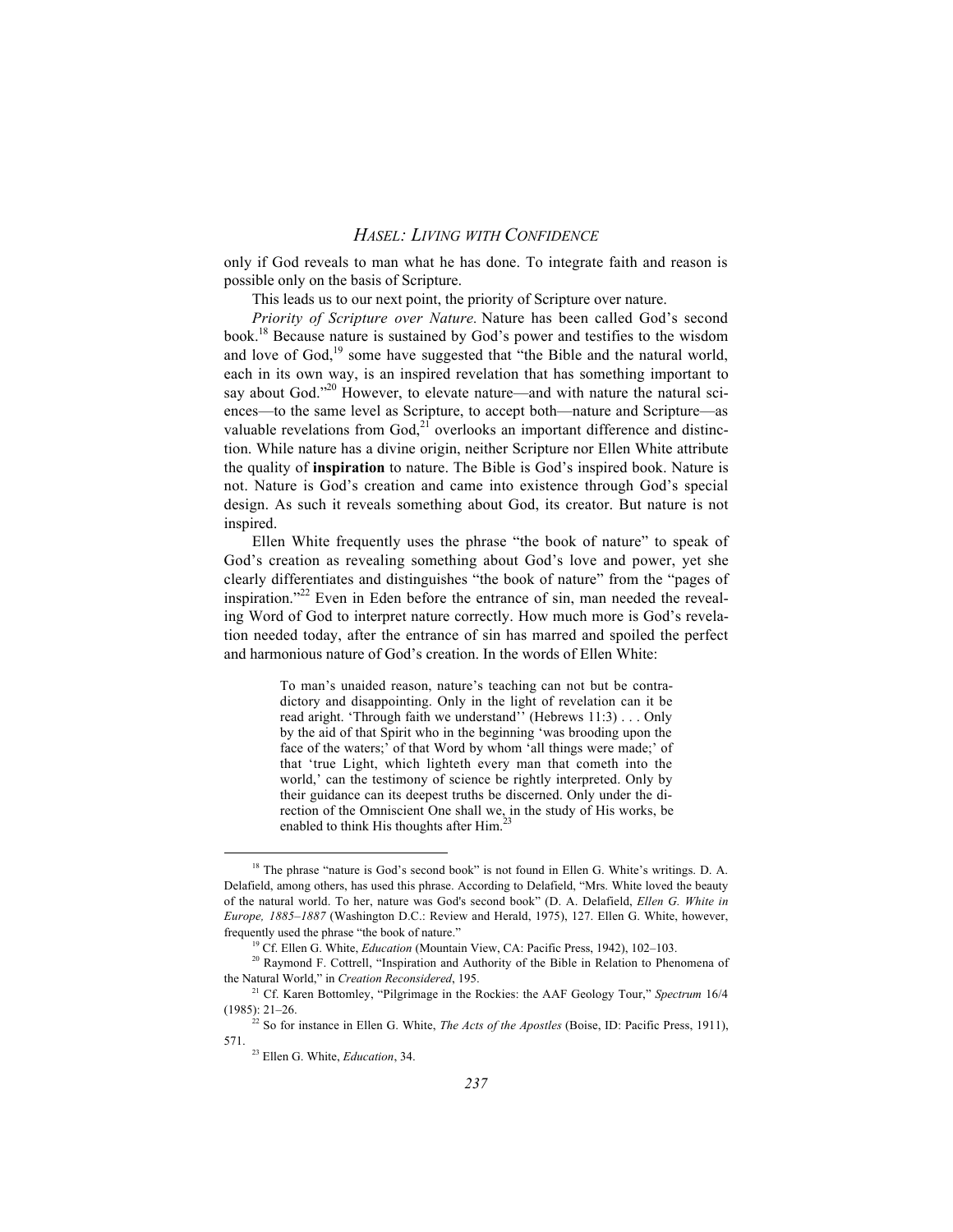According to Ellen White, "the book of nature is a great lesson book," but it should be used "**in connection with the Scriptures**,"*<sup>24</sup>* for "the Bible is second to no other book; it is without a rival."25 God's written Word is certain and reliable (Titus 3:8; 1 Tim 1:15). The Bible is trustworthy, deserving full acceptance (1 Tim 4:9; cf. 2 Tim 2:11; Heb 2:3). In Col 2:8 the apostle Paul writes: "See that no one takes you captive through philosophy and empty deception, according to the tradition of men, according to the elementary principles of the world" (NASB).

This means that Scripture and nature are **not** on equal par with each other, as far as the quality and the character of their revelation of God and his work is concerned. God's special revelation (Scripture) has precedence over natural revelation (creation/nature). Nature reveals something about God at best only indirectly. For nature as it exists today, as well as our human reasoning ability, is distorted by sin. Thus, on our own, we cannot interpret nature correctly. Speaking about Adam and Eve, who had yielded to Satan and fallen into sin, Ellen White writes:

> In losing the garments of holiness, they lost the light that had illuminated nature. **No longer could they read it aright**. They could not discern the character of God in His works. **So today man cannot of himself read aright the teaching of nature**. Unless guided by divine wisdom, he exalts nature and the laws of nature above nature's God. **This is why mere human ideas in regard to science so often con-**26 **tradict the teaching of God's word**.

Scripture is superior to nature, for it is God's inspired witness. Creation came into existence through God's creative Word. However, it is God's written Word that reveals to us an authentic account of the origin of this world. Hence, Scripture should be the normative source for our understanding of the origin of this world. Ellen White was clear that

> apart from Bible history, geology can prove nothing. Those who reason so confidently upon its discoveries have no adequate conception of the size of men, animals, and trees before the Flood, or of the great changes which then took place. Relicts found in the earth do give evidence of conditions differing in many respects from the present, but the time when these conditions existed can be learned only from the Inspired Record. In the history of the Flood, inspiration has explained that which geology alone could never fathom.<sup>2</sup>

24 Ellen G. White, *Christ's Object Lessons* (Washington D.C.: Review and Herald, 1900), 24, emphasis added.

<sup>&</sup>lt;sup>25</sup> Ellen G. White, *Our High Calling* (Washington, D.C.: Review and Herald, 1961), 352.

<sup>26</sup> Ellen G. White, *The Ministry of Healing* (Mountain View, CA: Pacific Press, 1905), 461–462, emphasis added.

<sup>27</sup> Ellen G. White, *Patriarchs and Prophets* (Mountain View, CA: Pacific Press, 1958), 112.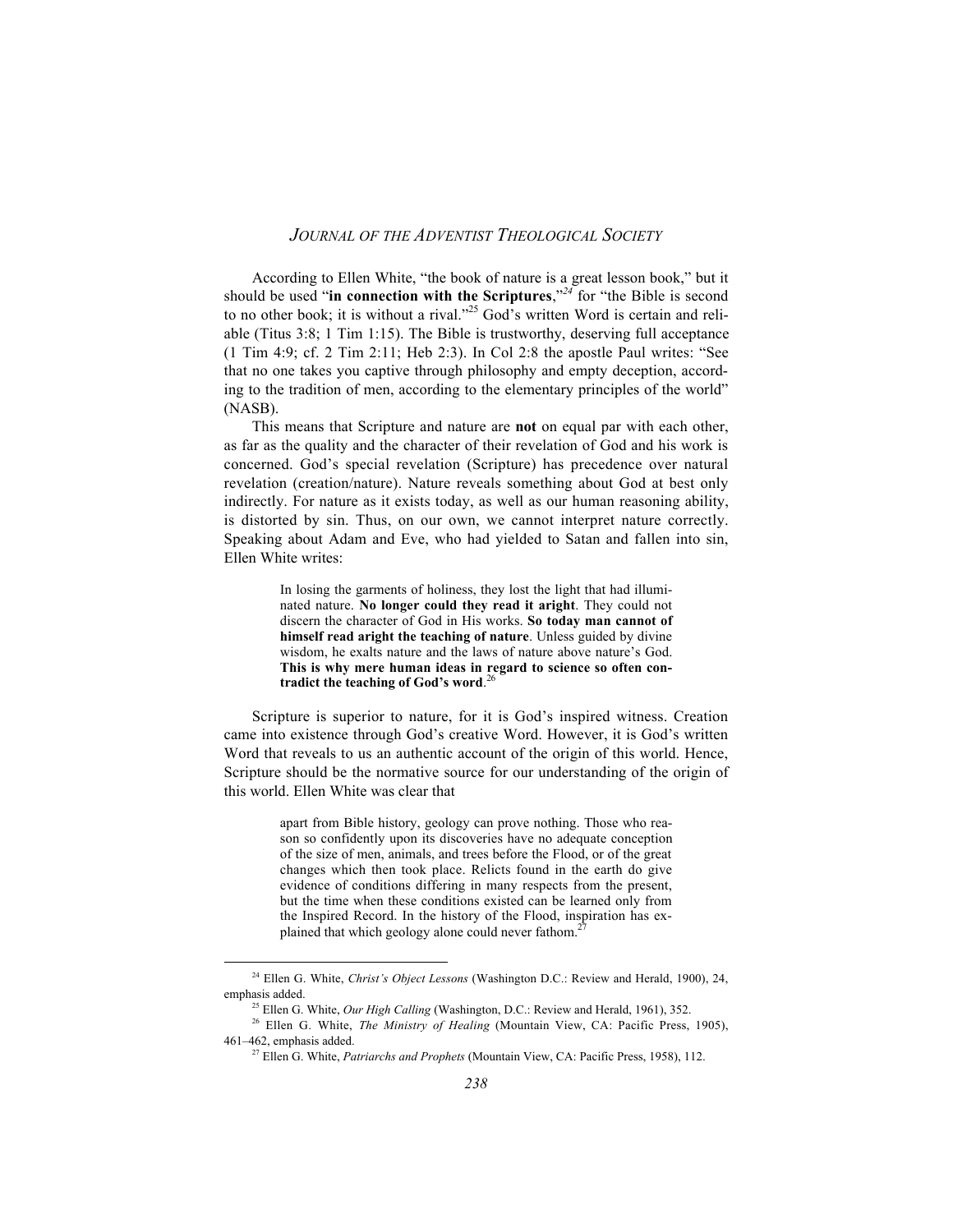#### She continues:

when professedly scientific men treat upon these subjects from a merely human point of view, they will assuredly come to wrong conclusions. . . . The greatest minds, if not guided by the word of God in their research, become bewildered in their attempts to trace the relations of science and revelation.<sup>28</sup>

According to Ellen White's divinely given insight,

there should be settled belief in the divine authority of God's Holy Word. The Bible is not to be tested by men's ideas of science. Human knowledge is an unreliable guide. Skeptics who read the Bible for the sake of caviling, may, through an imperfect comprehension of either science or revelation, claim to find contradictions between them; but rightly understood, they are in perfect harmony. Moses wrote under the guidance of the Spirit of God, and a correct theory of geology will never claim discoveries that cannot be reconciled with his statements. All truth, whether in nature or in revelation, is consistent with itself in all its manifestations.<sup>2</sup>

This idea is echoed also in the *Seventh-day Adventist Encyclopedia*, which states that "there is no reason for conflicts between science and religion. Truth, whether scientific or spiritual, whether measurable or beyond the scope of direct human observation and testing, is consistent with itself in all its manifestations."<sup>30</sup> In other words, Adventists believe that "the natural world, rightly understood, is in complete harmony with the revelation of the divine character, mind, and will set forth in Scripture."<sup>31</sup>

*The Integration of Faith and Science.* Because both Scripture and God's created world have the same author, there will be the possibility of an intrinsic harmony between Scripture and the natural world. Such harmony is to be expected, at least in principle. In the light of **Scripture** nature—and the origin of nature and life—will be understood correctly. Rightly understood, there will be perfect harmony instead of warfare. The revealed Word of God and the natural world will be in agreement, "for all truth, whether in nature or in revelation, is consistent with itself in all its manifestations."<sup>32</sup> The faithful believer

28 Ellen G. White, *Patriarchs and Prophets*, 113.

<sup>29</sup> Ellen G. White, *Patriarchs and Prophets*, 114.

<sup>30 &</sup>quot;Science and Religion," in Bobbie Jane van Dolson and Leo R. van Dolson, eds., *Seventhday Adventist Encyclopedia*, second rev. ed. (Hagerstown, MD: Review and Herald, 1996), 2:559.

<sup>&</sup>lt;sup>31</sup> "Science and Religion," idem., 559. Thus, "the unfortunate conflict that has arisen in recent times between the study of science and religion is not the result of inherent irreconcilability between revealed truth and scientific truth" (ibid., 560). Instead, "Seventh-day Adventists have taught that there is a positive relationship between science and religion" (idem., 561).

<sup>32</sup> Ellen G. White, *Patriarchs and Prophets*, 114.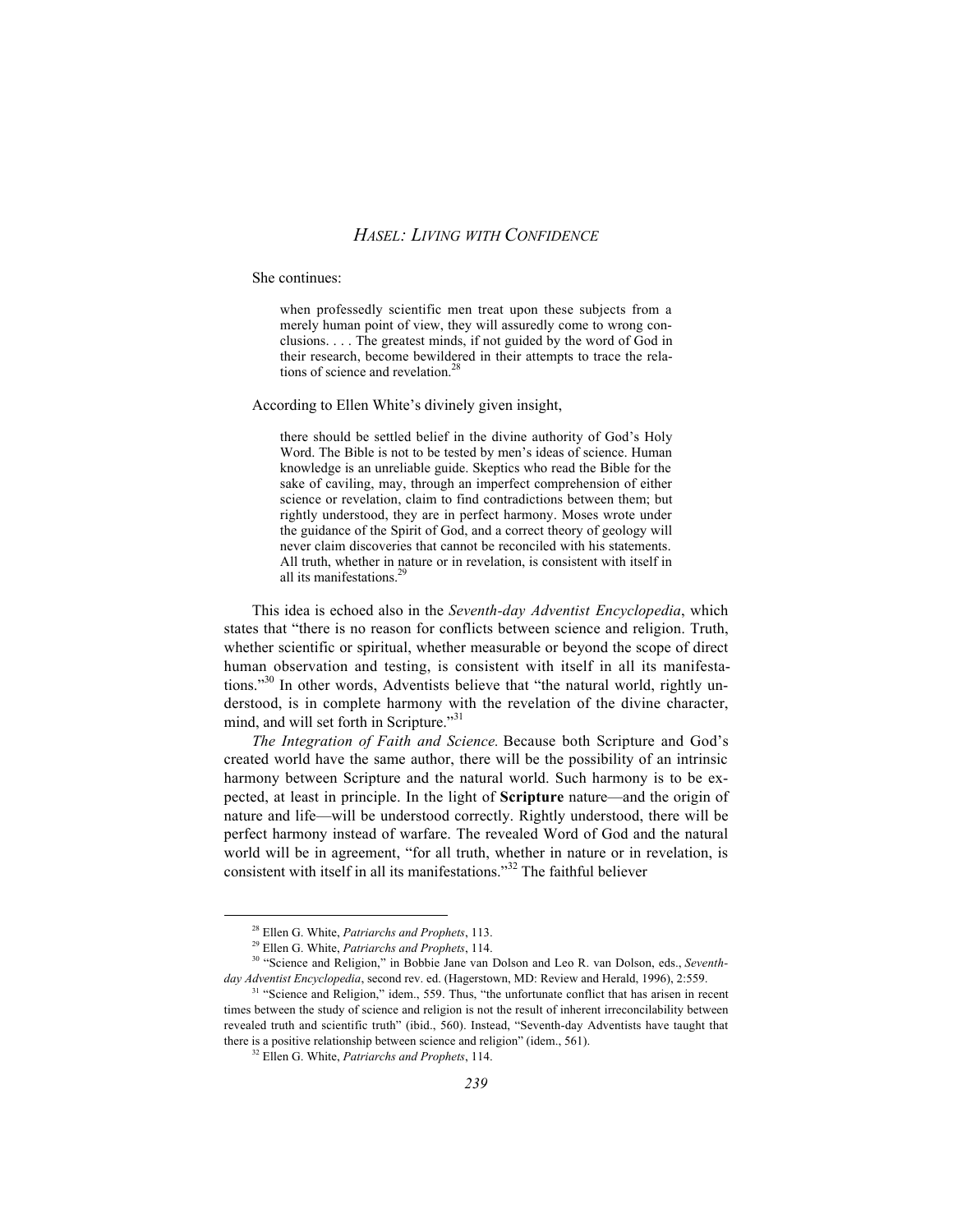does not test the Bible by men's ideas of science; he brings these ideas to the test of the unerring standard. He knows that in true science there can be nothing contrary to the teaching of the word; since both have the same Author, a correct understanding of both will prove them to be in harmony. Whatever in so-called scientific teaching contradicts the testimony of God's word is mere human guesswork.<sup>33</sup>

According to this insight from Ellen White, true integration of faith and science is possible on the basis of the higher authority of Scripture. Anything that contradicts the unerring standard of Scripture is to her only "so-called" science and in fact mere human guess work.

The *divine origin* of nature can be correctly understood only on the basis of Scripture. Scripture provides the spectacles<sup>34</sup> that help to gain a reliable insight into the supernatural *origin* of the natural world and the beginning of life on this earth. Scripture should be the basis to interpret the *origin* of nature—but *naturalistic presuppositions* of science should not be allowed to reinterpret the clear statements of Scripture that speak of God's recent creation in "six literal consecutive, contiguous, creative, natural 24-hour days.<sup>35</sup> Since all truth comes from God, ideally there will be no conflict between good science and good theology. When properly understood, science and faith are not contradictory in nature, but present a more complete picture of reality than can be achieved by viewing either science or theology exclusively. Both creation and Scripture are to be studied to apprehend the wonders of God's wisdom in creation, but in our search for truth the Bible must remain the final arbiter. Here special revelation (Scripture) must always take precedence over general revelation (nature).

On the basis of the priority and superiority of Scripture, some remarkable possibilities open up to the believing scientist and theologian. Rather than adapting biblical ideas to the latest outlook in science, Scripture can have a unique input on science by asking questions that could function as a source of inspiration in developing new strategies of scientific research. Wolfhart Pannenberg's remarkable words deserve to be taken seriously: "The theologian must not be too quick to adapt theological ideas and language to the latest outlook in the sciences, especially where such adaptation requires substantial readjustment of traditional doctrine. The theological vision of the world can also function as a challenge to science and as a source of inspiration in developing new strategies of research."36 While such a perspective opens up new windows of opportunities

33 Ellen G. White, *The Ministry of Healing*, 462.

<sup>&</sup>lt;sup>34</sup> Calvin used the well-known simile "Spectacles" to describe the role of Scripture as related to the revelation of the Creator in creation (cf. *Institutes*, 1.6.1; 1.10.1). According to Calvin, Scripture can communicate to us what the revelation in the creation cannot (ibid., 1.6.4).

<sup>&</sup>lt;sup>35</sup> Cf. Richard M. Davidson, "The Biblical Account of Origins," presentation at the International Faith and Science Conference in Ogden, Utah, August 25, 2002, in this issue of *JATS*.

<sup>&</sup>lt;sup>36</sup> Wolfhart Pannenberg, "Theology and Philosophy in interaction with Science: A Response to the Message of Pope John Paul II on the Occasion of the Newton Tricentennial in 1987," in Robert J.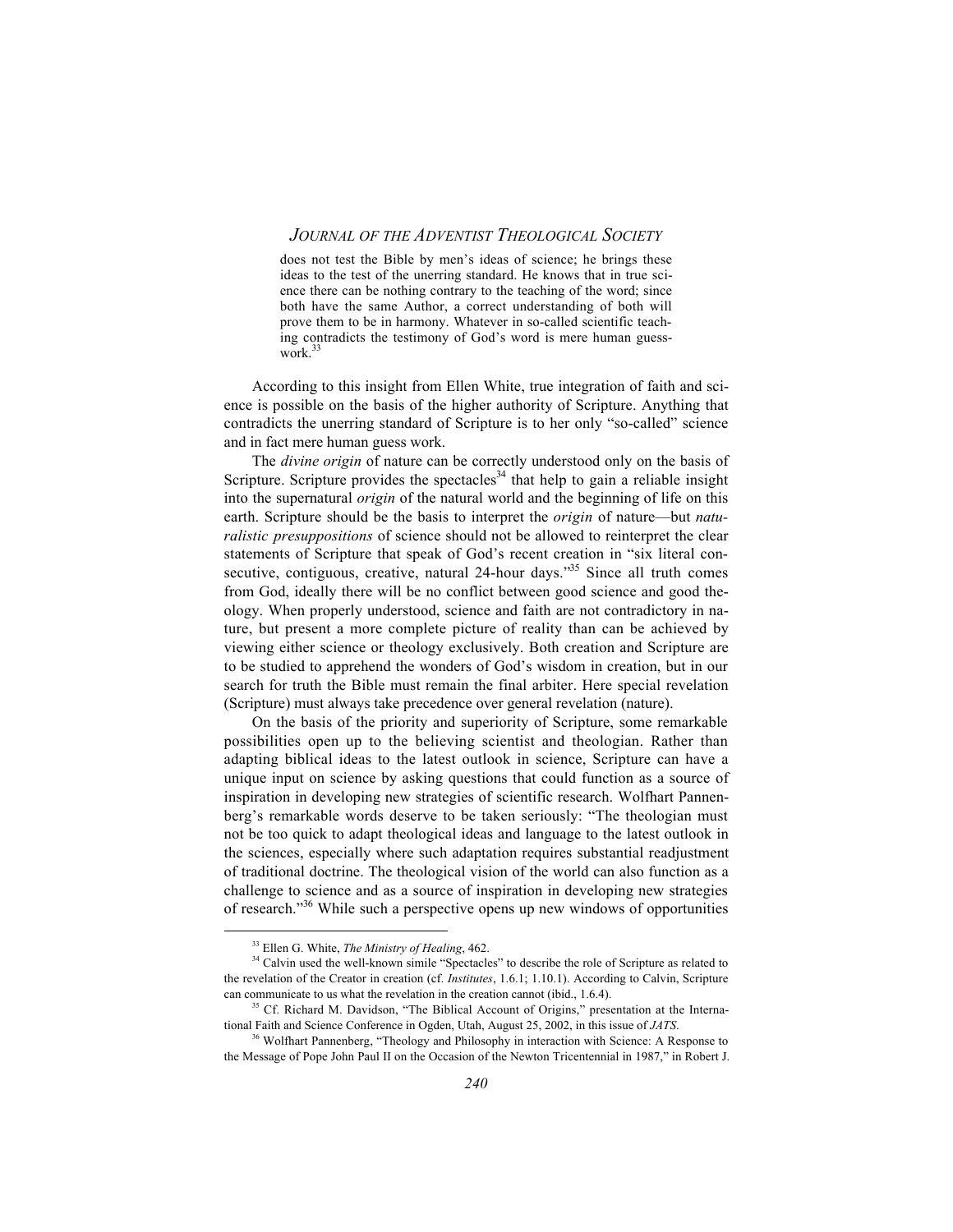for fresh investigation of origins on the basis of Scripture, still some crucial questions remain.

#### **The Challenge of Certainty**

To what extent can we as Christians speak with certainty about biblical origins in light of the fact that all of our knowledge is tentative and/or incomplete? How do we as Christians relate contradictory statements of science to Scripture? Is it possible to be certain about the biblical doctrine of creation, especially in light of a conflict of views and the sometimes seemingly overwhelming evidence that speaks against the possibility of biblical creation?

**The Problem of Certainty.** Certainty (from Latin *certus*, sure) is the opposite of skepticism and doubt<sup>37</sup> and is commonly associated with the feeling of assurance (certitude) that something is true and undeniable.<sup>38</sup> It has been pointed out that the term certainty includes those aspects that are described in the Greek language with  $\pi$ **i** $\sigma$ *x***ic**, (*pistis—faith [cf. Rom. 3:3], trust, belief; the Christian* faith; conviction, assurance, proof) on the one hand and  $\hat{\alpha} \sigma \varphi \alpha \lambda \varepsilon \iota \alpha$ (*aspaleia—*security, safety, accurate information, full truth [Lk 1.4]) and **be÷baioß**, (*bebaios—*reliable; firm, well-founded; confirmed, verified; effective [cf. 2 Pet. 1:19—the prophetic message that is altogether reliable, NAS]) on the other.<sup>39</sup>

Such a certainty is not gained through the practice of methodological and systematic doubt. "In general, the feelings associated with doubt are anxiety or hesitation, which are identified as feelings of doubt when they arise in contexts

 $\overline{a}$ 

Russell, William R. Stoeger, S.J., and George V. Coyne, eds. *John Paul II on Science and Religion: Reflections on the New View From Rome* (Notre Dame, IN: U of Notre Dame P, 1990), 78. Unfortunately, Pannenberg himself does not follow his own advice and seems to advocate the readjustment of theological vision and the reassessment of doctrinal affirmations of the past in the light of modern scientific developments as presented by the theory of evolution of life (ibid., 78–79).

 $37$  It has been pointed out that "doubt is the negation of belief, the condition of not having reached a positive conclusion for or against any proposition. . . . in the doubting attitude there is at least the absence of a categorical or of a settled judgment with reference to the idea in question" ("Doubt," by Norman Wilde, *Encyclopedia of Religion and Ethics*, ed. James Hastings [Edinburgh: T. & T. Clark, 1912], 4/862). Doubt as a permanent state of mind would be little better than intellectual death, for the human mind lives as it believes. "The danger of doubting is not only that it may become a fixed habit, but that interest may centre in the process itself . . . and become a mania (doubting-madness; *folie du doute; Grübelsucht*)" ("Doubt," by Edwin D. Starbuck, in *idem*., 864).

<sup>38</sup> Cf. "certainty, psychological or intuitive," in Peter A. Angeles, *Dictionary of Philosophy* (New York: Barnes and Noble, 1981), 36. On the spectrum of meaning associated with the term "certainty" cf. the following articles: "certainty," by Peter Klein, *Routledge Encyclopedia of Philosophy*, ed. Edward Craig (London: Routledge, 1998), 2:264–267; "Certainty," by C. D. Rollins, *The Encyclopedia of Philosophy*, ed. Paul Edwards (New York: Macmillan, 1972), 2:67–71; and "Gewissheit," by Alfred Schöpf, *Handbuch Philosophischer Grundbegriffe*, eds. Hermann Krings, Hans Michael Baumgartner and Christoph Wild (Munich: Kösel, 1973), 2:585–596.

<sup>39 &</sup>quot;Gewissheit," by W. Halbfass, in *Historisches Wörterbuch der Philosophie*, ed. Joachim Ritter (Basel: Schwabe, 1974), 3:592–593.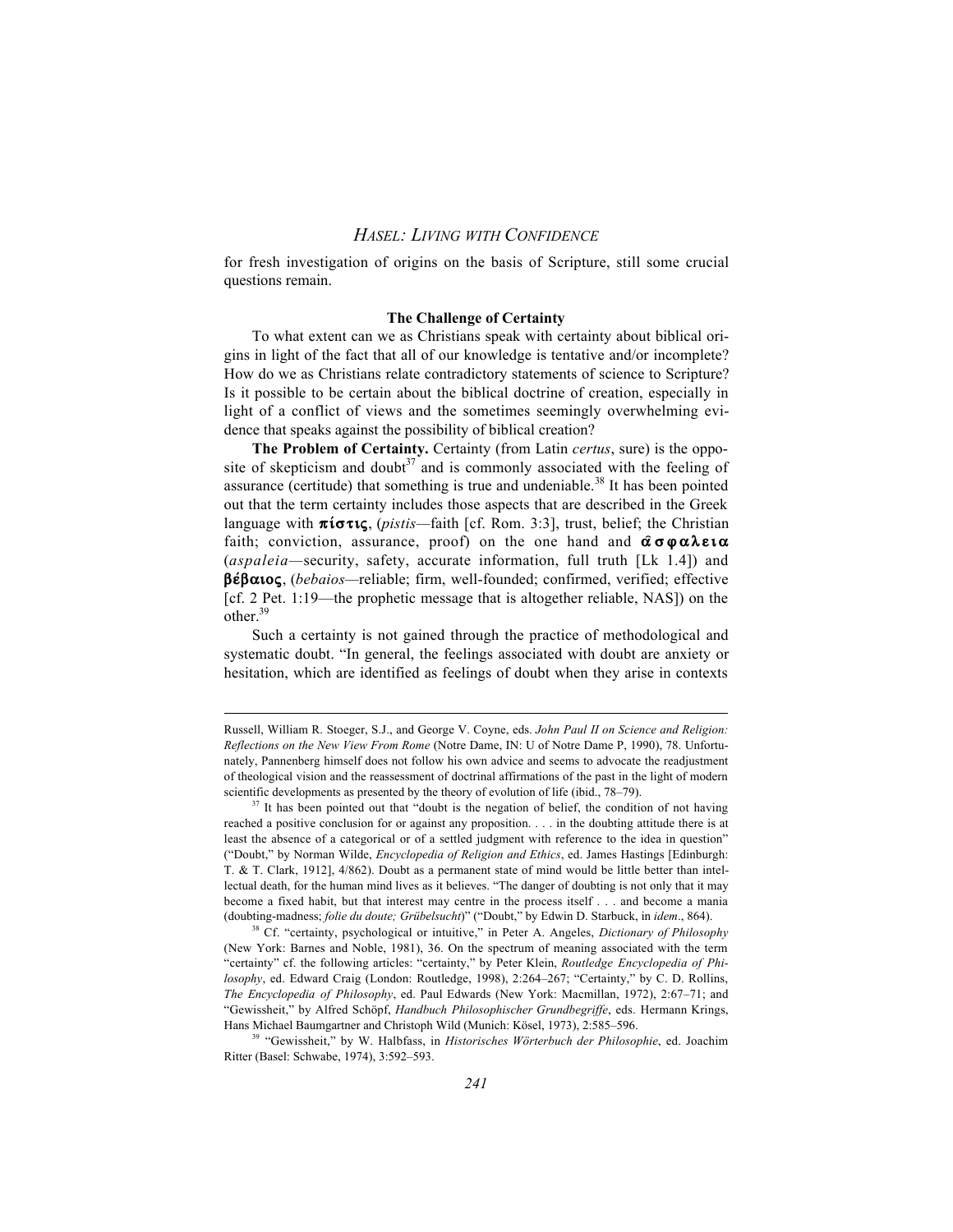involving questions of belief."40 Skeptical doubt does not lead to certainty. Neither is certainty reached through scientific investigation. It is a well-known fact that "Science does not lead to certainty. Its conclusions are always incomplete, tentative, and subject to revision."41 To affirm the truth of God's supernatural creation as it is testified in Holy Scripture is "no haven of ignorance" for wishful thinking or pious experience. Yet we should be aware of the danger of deifying (natural) science and elevating it above the written Word of God thereby expecting more from science than it is able to offer.

Certainty is not something that we can achieve. It is a gift of God, just as faith is a divine gift. Speaking about the book of nature that is to be studied in connection with the Scriptures, Ellen White has grasped this important insight when she writes:

> As the works of God are studied, **the Holy Spirit flashes conviction into the mind**. **It is not the conviction that logical reasoning produces**; but unless the mind has become too dark to know God, the eye too dim to see Him, the ear too dull to hear His voice, **a deeper meaning is grasped, and the sublime, spiritual truths of the written word** are impressed on the heart.<sup>42</sup>

Conviction comes **through the Holy Spirit**, when the **truths of the written Word of God** are impressed upon the heart. The divine gift of believing is that faculty that "*makes us certain of realities we do not see*" (Heb. 11:1) for faith is to the unseen world what the senses are to the visible world.

Perhaps the act of divine pardon may illustrate our Christian experience at this point.<sup>43</sup> When Christ announces: "You are forgiven!" how does one know one is forgiven? Is there any certainty that God has indeed forgiven me and taken away all my sins and my guilt? Can I be certain that Christ has forgiven me, even if my (subjective) experience and the external evidence (my sinful deeds) seem to contradict my being forgiven through faith in Jesus Christ? And yet, Scripture tells us that we can be certain that Christ has forgiven us. We can have the assurance of salvation. "*These things I have written to you who believe in the name of the Son of God, in order that you may know that you have eternal life."* (1 John 5:13 NAS). We are even called to proclaim this good news with confidence and with conviction (2 Cor 5:20). We can indeed know that God has forgiven us and that we have eternal life because Jesus Christ has acted in history. We know about this past act of God because Scripture bears witness to

40 Harry G. Frankfurt, "Doubt," in Paul Edwards, ed. *The Encyclopedia of Philosophy* (New York: Macmillan, 1972), 2:413 (412–414).

<sup>41</sup> Ian Barbour, *Religion in an Age of Science*. The Gifford Lectures 1989–1991 (San Francisco: Harper & Row, 1990), 1:35.

<sup>42</sup> Ellen G. White, *Christ's Object Lessons* (Washington, D.C.: Review and Herald, 1900), 24; emphasis added.

<sup>43</sup> Cf. Thomas C. Oden, *The Living God. Systematic Theology: Volume One* (Peabody, MA: Prince, 2001), 1:382.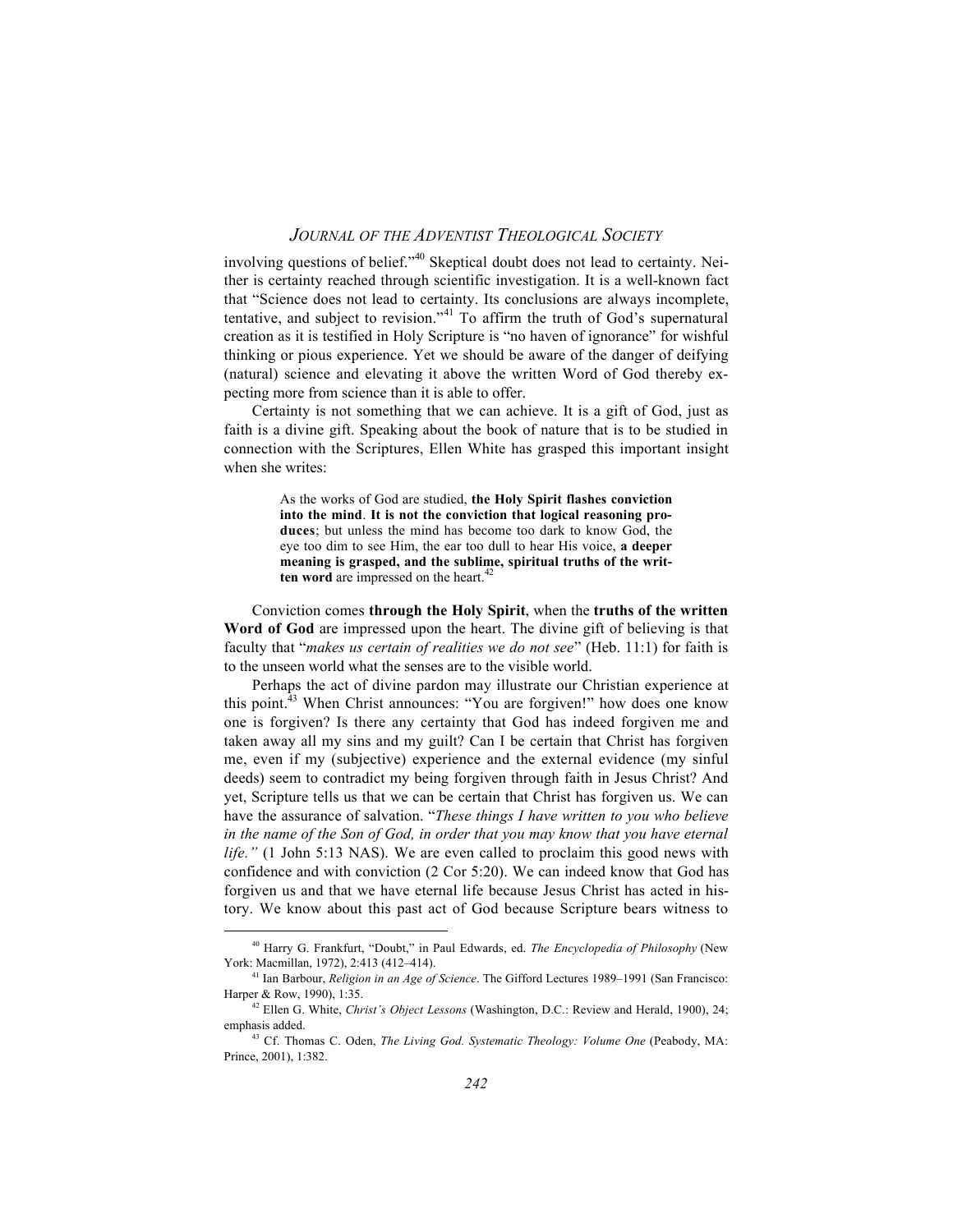what Jesus has done for us and because God's written Word provides the meaning and explanation of that historical act that would be missing if God had not revealed it to us.

In a similar manner, I submit, certainty is possible in the area of biblical creation as well. Here God has also acted in history and has provided an explanation through His revelation as recorded in Scripture that helps us to sufficiently understand and believe what has taken place to proclaim it with conviction and certainty—despite some open questions.

#### **Living With Confidence Despite Some Open Questions—The Paradigm of Love**

Love might teach us some important lessons on how we can live with confidence despite some unresolved questions. Let me explain. The apostle Paul has stated: "*But now abide faith, hope, love, these three; but the greatest of these is love*" (1 Cor 13:13 NAS). Love is the foundation for faith. Love brings forth faith. Love creates hope. This is why love is the greatest of the three qualities that remain: "faith, hope, love." It is the empathy of love, rather than critical distance and doubting skepticism, that helps us to understand and know. Only love enables us to believe things "*which have not entered the heart of men, all that God has prepared for those who love Him*" (1 Cor. 2:9 NAS).

The epistemological foundation of understanding and knowing is love. Because we have received love (from our parents, from God), we are able to learn and to understand things. Only when we love God will we be able to keep His commandments (John 14:15). Only when we love His written Word will we be able to understand and obey it correctly. Only love is able to bring forth certainty and assurance.

God's love is never abstract and on the theoretical level only. God's love is always specific and tangible. Unlike the Platonic love of Greek philosophy, God's love is revealed in definite historical acts, be that His creation or His incarnation. Creation was an act of love. The Incarnation was an act of love as well. And so is the re-creation of sinners.

I submit that love can be a help to us in dealing with the issue of creation and evolution as well as in discerning the qualitative difference between those two incompatible systems. God has provided sufficient evidence that He is love. God's love does not solve every question we might have concerning His love, yet He has proven beyond the shadow of a doubt that He is love, for He has so loved this world that He has given His only son so that we might be saved. Scripture speaks about His love. God demonstrated and proved His love when he became human and died on the Cross so that we can have the assurance of forgiveness and of eternal life.

It is worthwhile to briefly compare God's love with the mechanism of evolution at this point: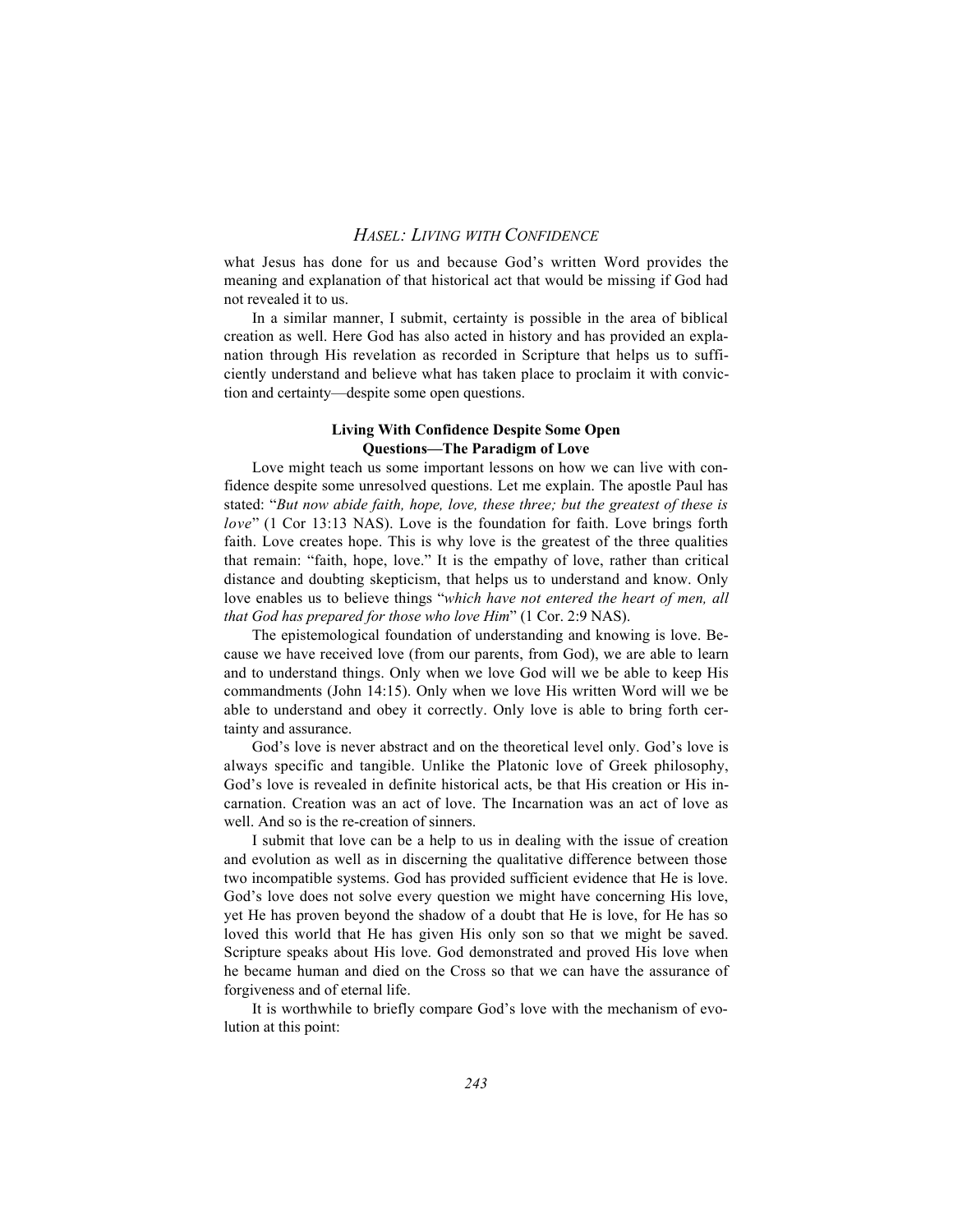1. God's love has a purpose and aims at a specific goal. Evolutionary chance, by contrast, is blind and random.

2. God's love saves by overcoming death. Evolution destroys, for it needs death to evolve.

3. Divine love trusts and hopes, despite some open questions. Only love knows and attains certainty. Evolution, by contrast, is always provisional, never arrives, does not know how things initially came about, where they will end, and what the outcome will be. With evolution there is no certainty.

To mix God's purposeful love, as demonstrated in creation and re-creation, with the aimless, blind, and destructive chance of Evolution is to deliberately send mixed signals that distort the character of God and his dealings with the world.

Just as with love, God has given ample evidence that clearly testifies that he has created this world supernaturally. While God has not solved every question that might come up with such a belief, God has provided sufficient evidence for us to know that creation does make sense and is meaningful. Furthermore, God's self-giving (altruistic) love is fundamentally incompatible with evolutionary thought. The manner of God's work in creation is: personal love—selfless service—life.

The manner of evolutionary process is: impersonal chance—egoism (survival of the fittest)—death. The contrast could not be greater and more drastic. The difference is obvious. There is no plausible explanation for the phenomenon of self-giving love in evolution.<sup>44</sup>

Furthermore, love teaches us how to deal with each other when we grow in our understanding of God's Word and His creation. It also shows us how to deal with those who no longer uphold biblical truth. Love in the biblical sense does not mean to approve and to accept everything as true and good. There is "the danger of hyper-tolerance.<sup>45</sup> Biblical love is exclusive in character. It has a specific content that is bound to the clear Word of  $God<sup>46</sup> Love does not support$ pluralism, where conflicting truth claims are promoted side by side as equally valid expressions of truth. Love has an exclusive ring to it that makes it special and unique. But love always reaches out to all—no matter who they are and what they believe, in order to win them, to serve them, and to save them. This leads us to our next question: is theological pluralism a legitimate option for the Seventh-day Adventist Church?

44 Cf. Francis A. Schaeffer, *Gott ist keine Illusion*, [original title: *The God Who is There*] (Wuppertal: R. Brockhaus, 1984), 108–110, 123–126.

<sup>45</sup> Cf. Thomas C. Oden, *Life in the Spirit. Systematic Theology* (Peabody, MA: Prince, 2001), 3:474, 475.

<sup>&</sup>lt;sup>46</sup> While it is possible to keep God's commandments without love (which is legalism), there can be no true love without the keeping of God's commandments.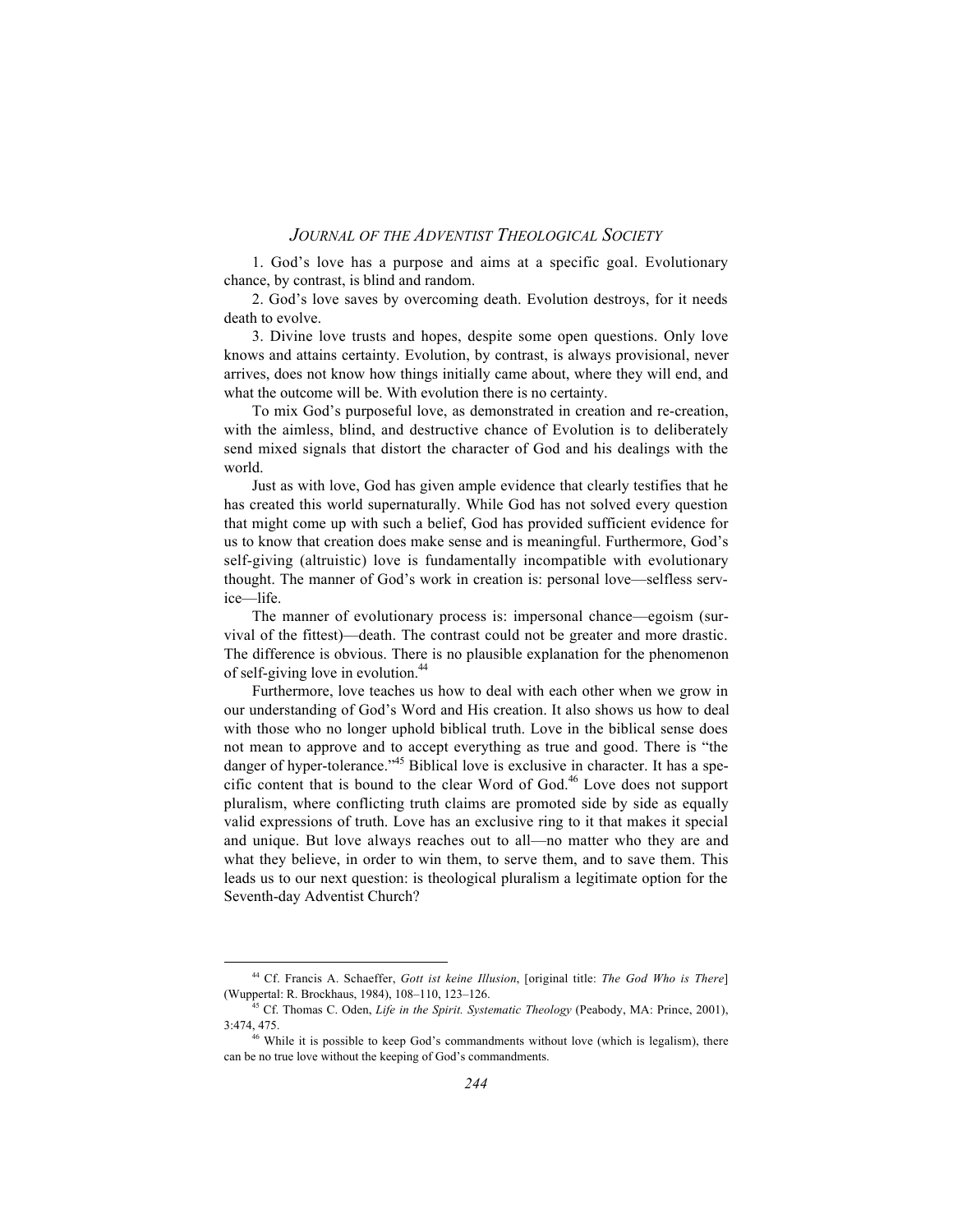#### **Is Theological Pluralism an Option?**

According to the S*eventh-day Adventist Encyclopedia,* Seventh-day Adventists "have always affirmed belief in creation *ex nihilo*" and "have generally taken it for granted that it was on the first day of Creation week that He brought into existence the matter that composed the earth and that He proceeded immediately with the work of the six days."47 Consequently, Seventh-day Adventist "theologians and scientists reject both mechanistic and theistic evolution, on both scriptural and scientific grounds."<sup>48</sup> It has been claimed that on the issue of creation and evolution, ecclesiastical and intellectual realities within the Seventh-day Adventist church have changed, so that today pluralism is more evident within the church than even thirty years ago. Today we encounter "a wide range of viewpoints from flood geology to human evolution" within the church.<sup>49</sup> According to Delmer A. Johnson, "some people within the Adventist church think that life has existed on earth for more than six, ten, or even twelve thousand years. Some think it may have been here for as long as most geologists and paleontologists claim."<sup>50</sup> In light of such pluralistic positions we can speak of a "fragmentation of Adventism."<sup>51</sup>

Some of those who propose such pluralistic views think that a clash of doctrines is not a disaster but an opportunity.<sup>52</sup> According to this perspective, in the evolution of real knowledge a contradiction marks the first step in progress toward a victory. "This is one great reason for the utmost toleration of variety of opinions."53 Thus, pluralism is espoused by some as an inevitable part of the process of secularization,<sup>54</sup> and as such is seen as a positive factor that attracts a broad spectrum of beliefs and is able to settle theological issues by enabling the church to transcend all differences. Pluralism is believed to be the principle by which the church would be enabled to reappraise and apply the gospel to the needs of a contemporary world. It is also being claimed that our pioneers were much more tolerant and flexible in the early phase of the Advent movement, where "as a people we are brought together from divisions of the Advent body [the Millerites], and from the various denominations, holding different views on some subjects . . ."<sup>55</sup> Should not a similar openness to different views—as we

47 S.v. "Creation," 2:417.

<sup>&</sup>lt;sup>48</sup> "Evolution," in ibid., 527.

<sup>49</sup> James L. Hayward, "Preface," in idem., ed. *Creation Reconsidered*, 14.

<sup>50</sup> Delmer A. Johnson, "By the Campfire: Red Giants, White Dwarfs, Black Holes—and God," *Spectrum*, 20/1 (1990): 34.

<sup>51</sup> William Johnsson, *The Fragmenting of Adventism: Ten Issues Threatening the Church Today* (Boise, ID: Pacific Press, 1995).

<sup>52</sup> So Alfred North Whitehead, "Religion and Science," from his book *Science and the Modern World* (New York: Macmillan, 1937), as quoted in *Creation Reconsidered*, 339.

<sup>53</sup> Whitehead, in *ibid*., 340.

<sup>54</sup> Cf. Peter L. Berger, *The Sacred Canopy* (Garden City: Doubleday, 1967), 127–153.

<sup>55</sup> James White, *Review and Herald*, August 11, 1853.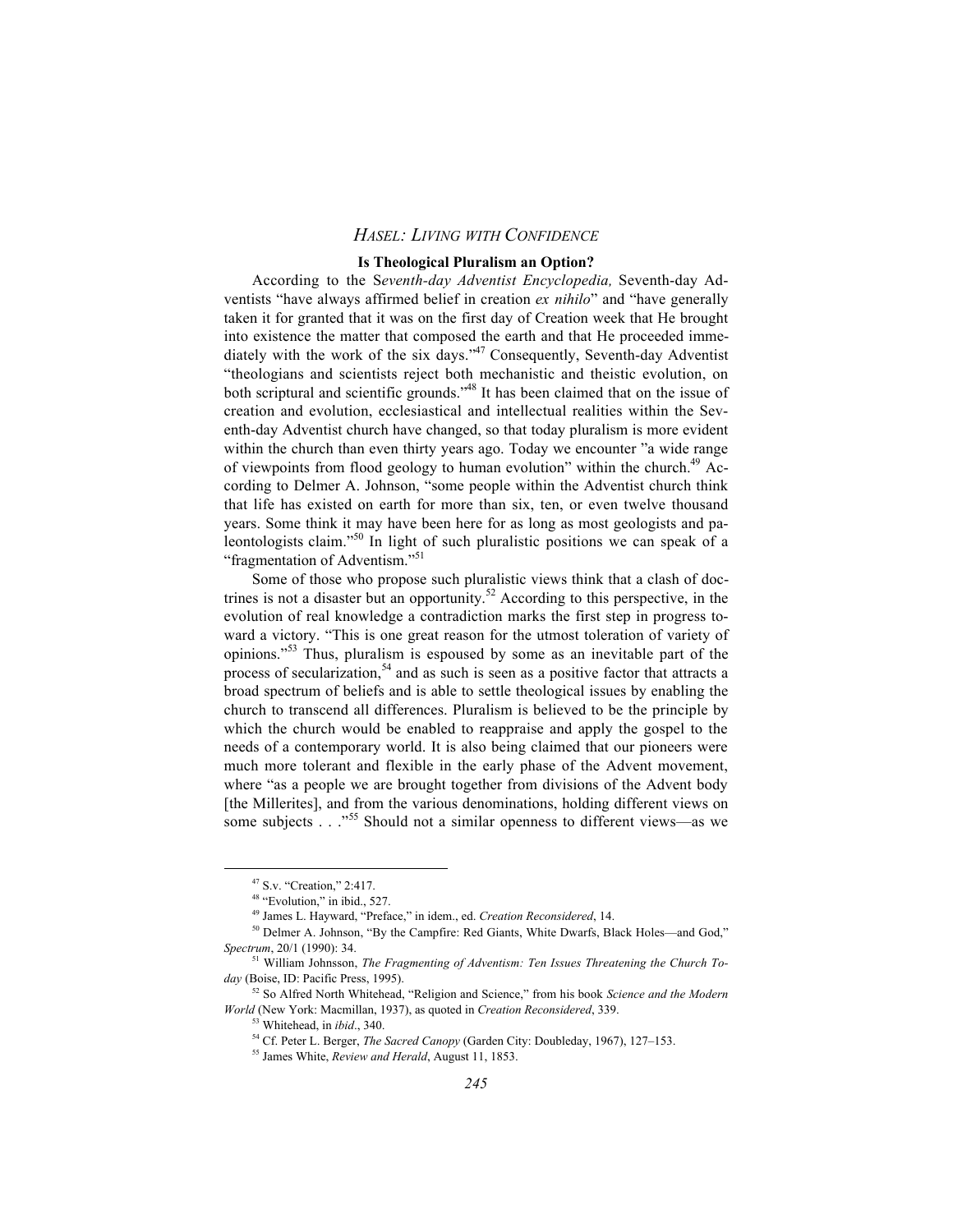face them now in the issue of creation and evolution—be characteristic of us today?

**The Difference between Diversity and Pluralism.** Unfortunately, the words "pluralism" and "diversity" are often confused. What is the difference between pluralism and diversity?

*Pluralism.* The term "pluralism" (from the Latin *pluralis,* from *plus, pluris*—"more," "more than one") expresses the idea that there are conflicting truth-claims that stand in competition with each other because there is no common basis, foundation, or starting point. There are different sources of knowledge, such as experience, reason, philosophy, naturalistic science, and Scripture. Imagine each of these sources as a tree, each bearing its own characteristic fruit. These trees stand apart from each other, each claiming to have greater importance than the others.

If there is pluralism, there will be no unity. Instead of unity we have conflicting truth claims and viewpoints within the church that lead to fragmentation, ambiguity, and doubt. If we approach the issue of creation and evolution pluralistically, the church cannot arrive at a unified understanding of truth. This might explain why within the church today unity on scriptural grounds is so difficult to achieve. Instead of standing united on the trustworthy foundation of God's written Word, conflicting viewpoints are being kept together at best by means of cultural or sociological reasons, or by appealing to our common heritage or tradition. Such humanly constructed solidarity, however, cannot bring forth a unity achievable only through the Word of God.

*Diversity.* The word "diversity," on the other hand, implies that there is a common basis (Scripture) on which different opinions can be approached and resolved. If there is one foundation, the Bible, then from this one commonly accepted basis will come growth in knowledge, spiritual growth, and growth in the understanding of God's nature. If we imagine Scripture as the tree of our knowledge on which these grow, we will easily understand that some fruits will not occur on a tree that has this foundation. The various fruits may be at different stages of growth. Not all will have the same color. As the apostle Paul wrote: there is "*one Lord, one faith, one baptism*" (Eph 4:5 NIV). On the basis of this **one** faith there will be unity—not pluralism. But different opinions can be tackled and resolved because the Bible is the norm for our faith.

This is exactly what James White expressed in his statement that was quoted a short while ago. James White's statement continues with these very words:

> yet, thank Heaven, the Sabbath is a mighty platform on which we all shall stand united. And while standing here, with the aid of no other creed than **the word of God**, and bound together by **bonds of love**—love **for the truth**, love **for each other**, and love **for the perishing world—**'which is stronger than death', **all party feelings are lost**. We are united in these great subjects: Christ's immediate per-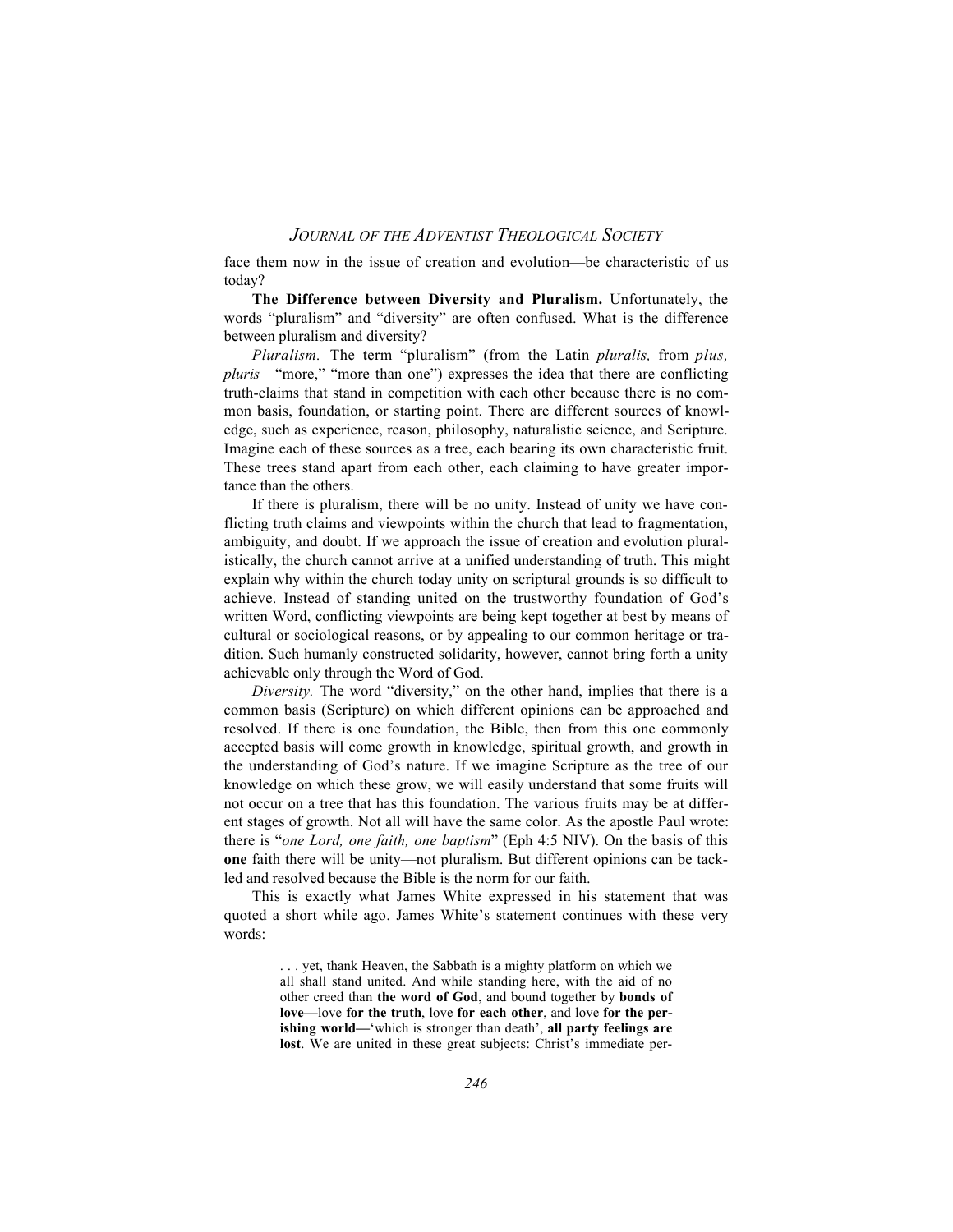sonal second Advent, and the observance of all commandments of God, and the faith of his Son Jesus Christ, as necessary to a readiness for his Advent.<sup>56</sup>

Notice that for James White the Bible is the platform on which we all stand united. And the love for the truth—yes, there is such a thing as truth!—and the love for each other and for a perishing world will be stronger than any party feelings. This is also supported by Ellen G. White, who wrote:

> When God's Word is studied, comprehended, and obeyed, a bright light will be reflected to the world; new truths, received and acted upon, will bind us in strong bonds to Jesus. **The Bible, and the Bible alone, is to be our creed, the sole bond of union; all who bow to this Holy Word will be in harmony.** Our own views and ideas must not control our efforts. Man is fallible, but God's Word is infallible. Instead of wrangling with one another, let men exalt the Lord. Let us meet all opposition as did our Master, saying, "It is written." Let us lift up the banner on which is inscribed, The Bible our rule of faith and discipline.<sup>57</sup>

I submit to you that we can do no better than that.

**The Risk of Theological Pluralism.** The issue of origins has the potential to be very divisive for the Adventist Church because much is at stake. From the experience of other Christian Churches who have adopted a pluralistic position, we are now in a position to know that traditional biblical beliefs were banished under the guise of being updated. The result in these other churches has been a loss of scriptural authority, a loss of direction and purpose, a loss of discipline, a loss of a distinct message, a loss of identity, and a loss of doctrinal continuity.<sup>58</sup> "In adopting pluralism in their belief system, the above-described churches [The United Methodist Church, The United Church of Christ, The United Presbyterian Church in the United States] not only reduced the strength of their beliefsystem or *message*, but also lost motivation and effectiveness in accomplishing the *mission* of the Christian church."59 Katherine Ching concludes her remarkable study on the practice of theological pluralism by stating:

> Churches that have allowed theological pluralism to dominate 'peripheral' doctrinal beliefs have discovered that it gradually sways *all* doctrinal interpretation, finally leading to theological indifference and intolerance of firm doctrinal standards . . . commitment to theological pluralism becomes an empty, substitute faith, a virtue in itself, while authoritative principles and standards are trampled in its path. Theological pluralism does not appear to be a solution. Not only does it

56 James White, *Review and Herald*, 4/52 (August, 11, 1853); emphasis added.

<sup>57</sup> Ellen G. White, *Review and Herald*, December 15, 1885 (1SM, 416); emphasis added.

<sup>58</sup> Cf. Katherine Ching, "The Practice of Theological Pluralism," *Adventist Perspectives*, 5/1 (1991): 6–11.

 $59$  Ching, 10.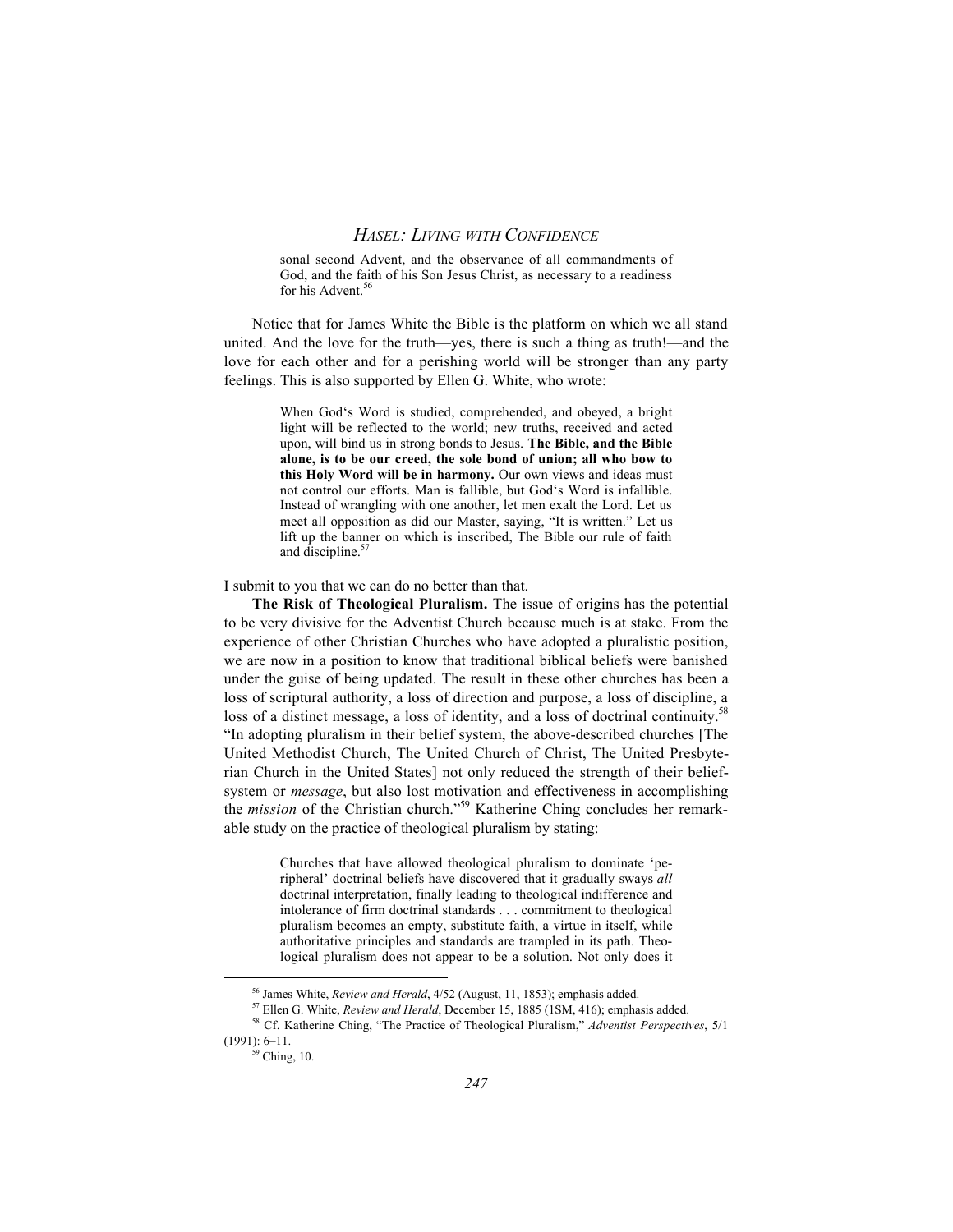perpetuate and intensify a church's problems, it threatens its very life and existence.<sup>60</sup>

If this is true of "peripheral" doctrinal beliefs, how much more is this the case with such a central and foundational doctrine as creation? More recently, Ariel Roth has pointed out that many Christian churches that have slowly and insidiously adopted various ideas about life's progressive development have abandoned their high priority on biblical truth and often have had a loss in membership. "It is particularly difficult to convince people that Christianity is for real when churches consider the Bible to be in error, especially with respect to the important question of origins."61 Taking these experiences seriously, it is not advisable to foster theological pluralism in the Seventh-day Adventist church, particularly not on the issue of creation-evolution.

The Source and Foundation of Our Unity. Our NO to theological pluralism springs from our YES to Jesus Christ as our only savior and from His YES to the historicity of the biblical creation account. Jesus upheld the trustworthiness of Scripture, even when it refers to people and events.<sup>62</sup> By upholding the biblical account of creation, we declare that we believe and need a message that is distinct from the widespread and popular account of the origin of life as espoused by evolutionary hypotheses.

#### **How Can we Deal With Conflicts Between Science and Scripture?**

How do we deal with unresolved questions that are raised by the natural sciences? What attitude and disposition is necessary to uphold the biblical account of creation when it is challenged by science? Without claiming to be exhaustive, I submit the following characteristics of such an attitude<sup>63</sup>:

**Allow for a Creative Tension Between Scripture and Science.** Facts that seem to be contradictory to biblical statements should not be ignored or denied. Neither should they be colored or glossed over. It is not necessary to support biblical truth by coloring facts. This is not acceptable, and we have no moral mandate to do so. Neither do we have the right to color our interpretation of Scripture in order to adapt it to the scientific level of the day. To allow for a "creative tension" indicates that we are called to search for a solution that is faithful to Scripture and impartial in its scientific investigation.

**Resist the Temptation of Superficial Answers.** To search for solutions that are at once faithful to Scripture and impartial in their scientific investigation

 $60$  Ching, 11.

<sup>61</sup> Ariel Roth, "Adventism and the Challenges to Creation," *Adventists Affirm*, 16/1 (2002): 20.

<sup>62</sup> Cf. John Wenham, *Christ and the Bible* (Grand Rapids: Baker, 1994).

<sup>63</sup> Cf. Reinhard Junker, "Die Glaubwürdigkeit der Bibel und die Schöpfungsordnung," in Stephan Holthaus and Karl-Heinz Vanheiden, eds., *Die Unfehlbarkeit und Irrtumslosigkeit der Bibel* (Nürnberg: Verlag für Theologie und Religionswissenschaft, 2002), 137ff. Cf. Also Frank M. Hasel, "Presuppositions in the Interpretation of Scripture," forthcoming chapter in a book on Biblical Hermeneutics, published by the Biblical Research Institute.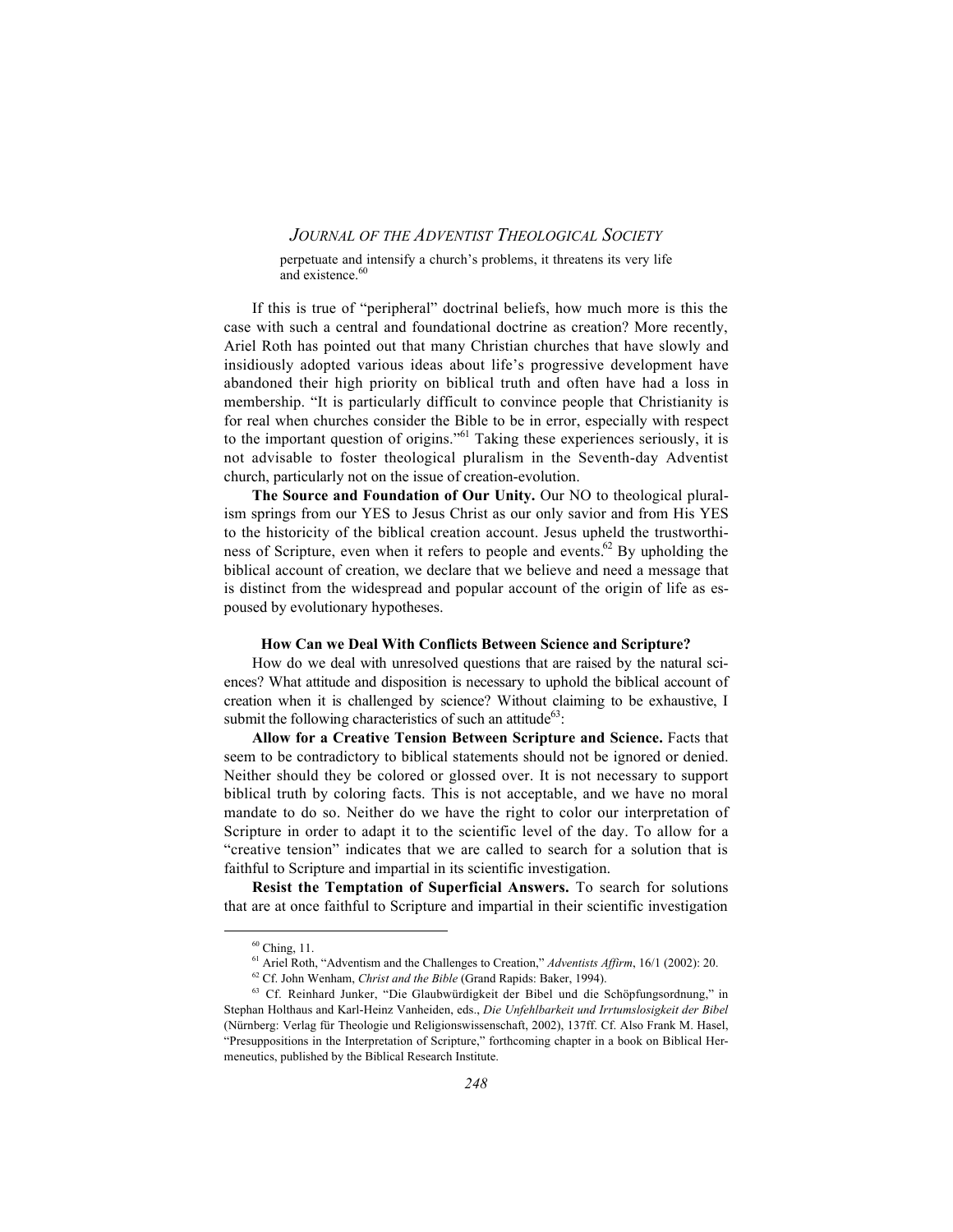means that we have to resist the temptation to provide shallow answers and superficial solutions that do not do justice to very complex and multifaceted issues. Shallow answers and superficial solutions do not satisfy and will in the end do a disservice to the church and to biblical faith. In order to search for such answers, we need to possess some other important attitudes.

Honesty. Let us deal with every difficulty we encounter with perfect honesty. Honesty implies that we first of all acknowledge a difficulty and do not try to obscure or dodge it. $64$  Perfect honesty and frankness always wins out in the long run. An honest person has an open mindset and is willing to learn. It is a mindset that is receptive and open toward the message and content of what is being studied. Honesty aims at the motives with which the interpreter and scientist approaches the biblical text and the field of science and also includes the openness to use the proper methods of investigation. Everyone has to face the question: Are my motives in harmony with the Word of God? Are my methods appropriate for the subject matter of science and also of Scripture? God is "pleased with integrity" (1 Chr 19:17 NIV). If we are really convinced that the Bible is the Word of God, is reliable in what it affirms, and can be trusted, we are far better off to wait for an honest solution to a perplexing difficulty than to submit a solution that is evasive or unsatisfactory. Honesty turns away from all lies. And honesty includes a faithfulness to God that results in an independence from presuppositions of naturalistic science that run counter to God's Word, no matter how widespread and popular such science might be. While we will not share atheistic premises of naturalistic science, honesty calls us to be fair and respectful to those who work on those premises.

Patience. Complex problems require untiring patience and an indomitable determination to deal with every difficulty we meet. We have to be determined that no matter how much time and study and hard thinking it may require, we will patiently work on finding a solution. As Bible-believing Christians, we have to recognize that especially in the scientific investigation of creation, there are only limited resources and manpower available to deal with enormous questions and challenges. The number of scientists who believe in biblical creation is small (but growing), and therefore the results are limited. To study some of those (complex) problems, it would be helpful to investigate them in our own laboratories, to conduct our own field-studies in order to collect primary data, to do our own research, etc. This is a costly endeavor and needs to be done systematically. It would be an important signal, however, if the Seventh-day Adventist Church would support such efforts in various ways and thus contribute to the task of finding reliable answers that are scientifically sound, thorough, and yet faithful to the biblical view of creation, not compromising the clear statements of Scripture and of Ellen G. White on creation. With such a proactive approach,

<sup>&</sup>lt;sup>64</sup> This is true for both sides of the debate. There has been obscurantism among proponents of biblical creation as well as obscurantism and evasion of difficulties on the side of evolutionists.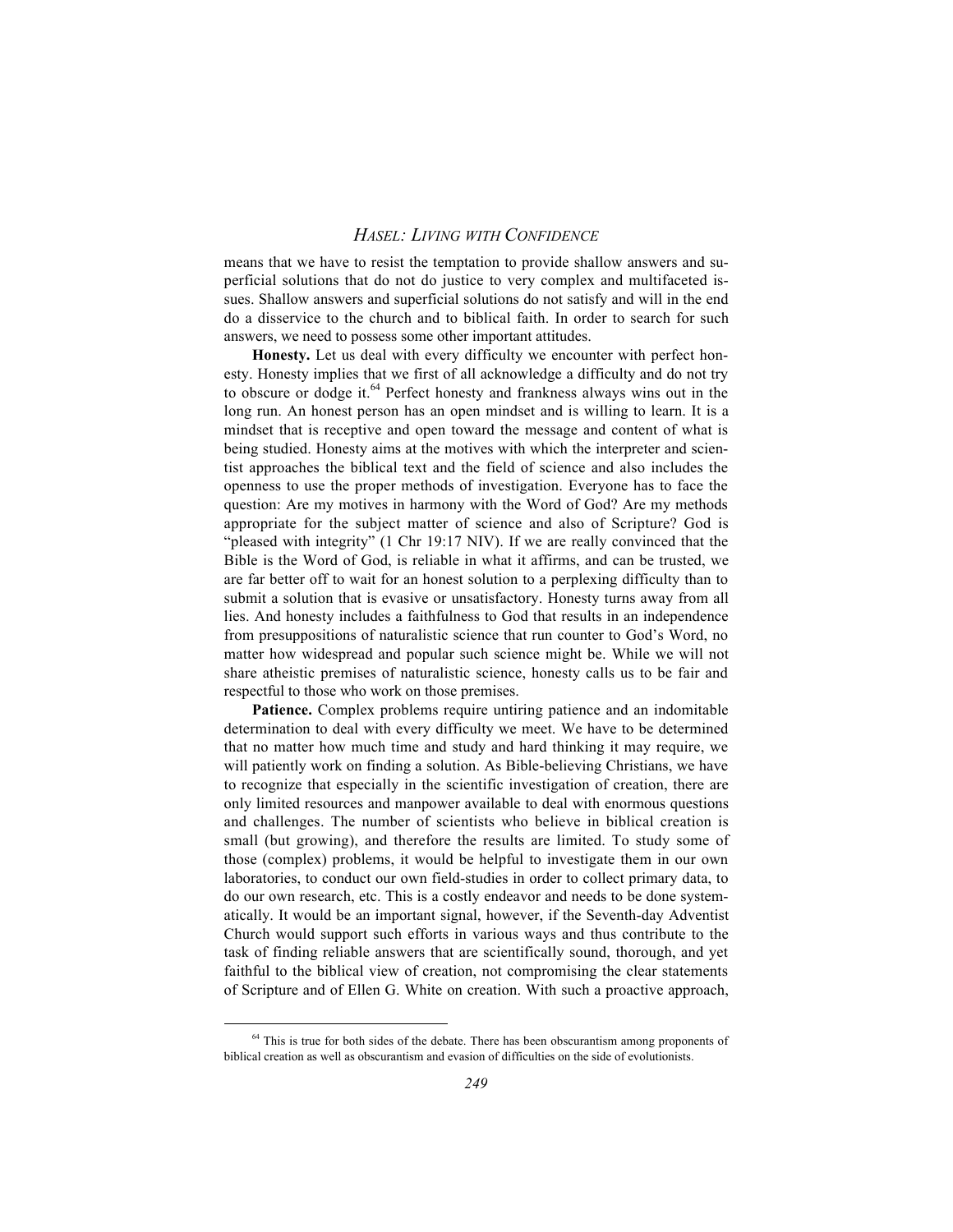the Adventist Church has the potential to make a real contribution to our own church members and to the Christian world at large that would help to gain credibility and respect for a message that we are called to proclaim before Jesus will come again. And if some difficulties persistently defy even our hardest efforts to solve them, we should not get discouraged. It is interesting to note that one characteristic of the faithful believers at the end of history is to live patiently. "*Here is the perseverance of the saints who keep the commandments of God and their faith in Jesus*" (Rev 14:12 NAS). The call to perseverance is made in Rev 14 in the context of clear references to creation and the flood (v. 7).65 Part of our perseverance is to be able to live with open questions, yet be faithful to God's Word. For God's Word has proved to be reliable and trustworthy.

**Humility.** Humility is one the rarest characteristics among those engaged in the study of science, theology,  $66$  or both, yet it is very important. In the attitude of humility is expressed the willingness and modesty to submit one's beliefs to a higher authority. Humility expresses the unassuming insight that God and His Word are greater than our human reason and even greater than our current understanding of science.<sup>67</sup> Every difficulty we encounter in the relationship between the Bible and science should be considered with that humility that becomes all persons of such limited knowledge as we are. Recognizing the limitations of our own mind and our human knowledge, we should not suppose that there is no solution just because we have not yet found any.

**Recognize the Limited Nature of Scientific Knowledge.** In dealing with difficulties that are posed by science to Scripture, we have to acknowledge that in our explanation of the distant past we do not have all the information available that we would like to have in order to solve a difficult question. At the same time we have to recognize that our scientific knowledge of things is very limited. It has been pointed out that no science can explain everything.<sup>68</sup> This is

65 Cf. John T. Baldwin, "Revelation 14:7: An Angel's Worldview," in John T. Baldwin, ed., *Creation, Catastrophe and Calvary* (Hagerstown, MD: Review and Herald, 2000), 19–39, esp.

 $19-28$ .<br><sup>66</sup> Augustine reports that the well-known teacher of rhetoric in antiquity, Demosthenes, once was asked: what is the chief rule in eloquence? He replied: "Delivery"; when asked: what is the second rule? he answered: "Delivery"; and what is the third rule? "Delivery" was the response. Augustine then added: "so if you ask me concerning the precepts of the Christian religion, first, second, third, and always I would answer, 'Humility'" (quoted in Calvin, *Institutes of the Christian Religion*, II, 2, 11, 268–269. The anecdote is told of Demosthenes by Quintilian, *Institution oratoria* XI. Iii. 6 [LCL Quintilian IV. 244f]. For its use in Augustine, see his *Letters* cxiii. 3. 22 [*MPL* 33. 442; tr. *FC* 18. 282]).

<sup>67</sup> This subordination of human reason to the higher authority of God's Word is expressed in these words: "God desires man to exercise his reasoning powers . . . yet we are to be aware of deifying reason which is subject to the infirmity of humanity. . . . when we come to the Bible, reason must acknowledge an authority superior to itself, and heart and intellect must bow to the great I AM" (Ellen G. White, *Steps to Christ* (Mountain View, CA: Pacific Press, 1892), 109ff.

<sup>68</sup> Cf. John Lennox, 18–26.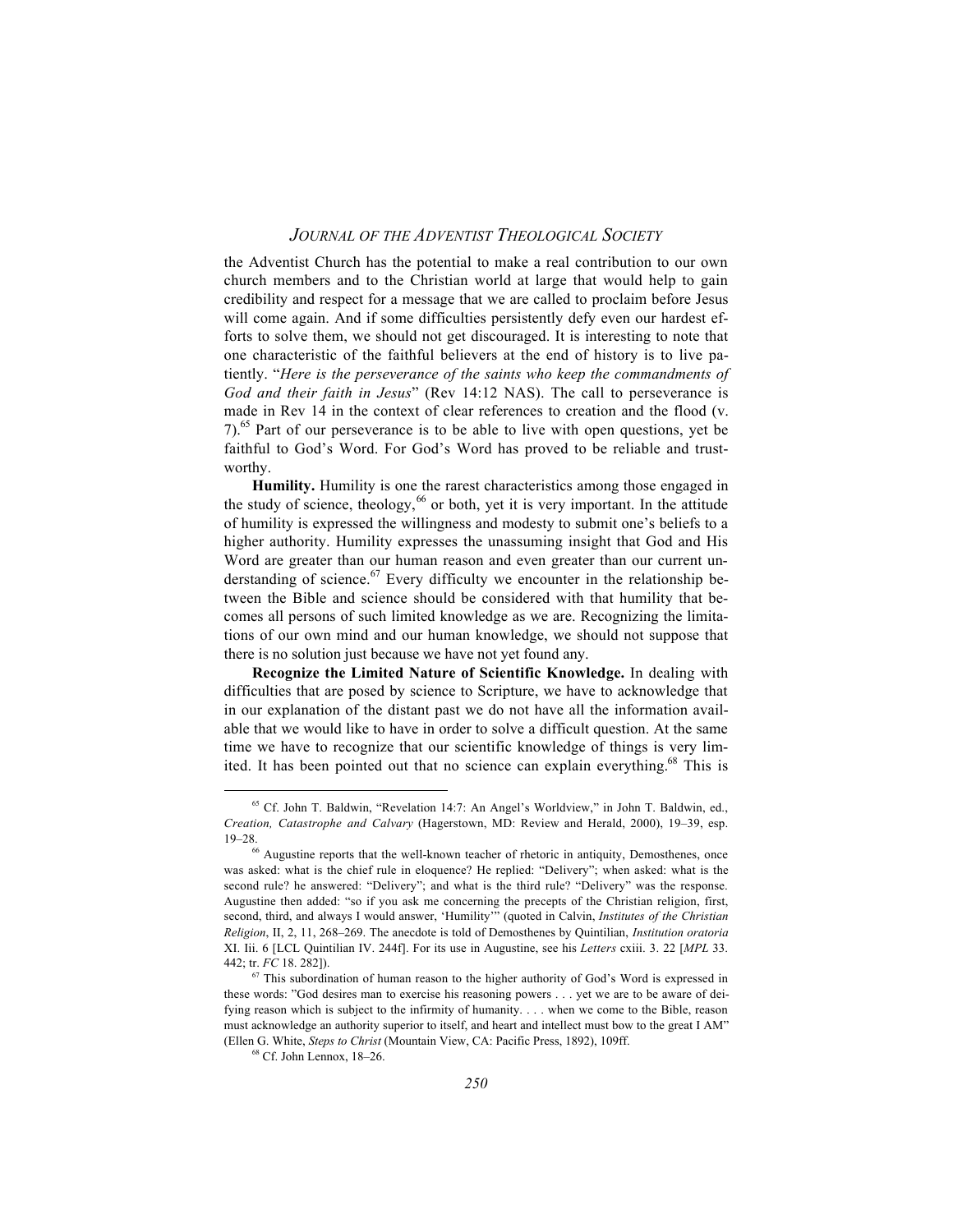especially the case when we have to deal with primordial issues. We may learn from archeology that the absence of evidence is no evidence for the absence of what has not yet been found. Our limited knowledge of those things becomes evident already in a question God asks Job: "Where were you when I laid the foundation of the earth! Tell Me, if you have understanding" (Job 38:4 NAS). It is with the awareness of those human limitations and boundaries that we investigate God's creation scientifically, always being conscious that our knowledge is restricted.

Even though scientific explanations at times might seem omnipotent, we do have to recognize the fact that scientific theories are influenced by philosophical presuppositions<sup>69</sup> and that scientific knowledge can be revised and changed.<sup>70</sup> Science is no infallible absolute.<sup>71</sup> Science builds on empirical knowledge, and this means that new data can question scientific theories. Where this is no longer allowed, science has mutated into an ideology.

**Be Open to the Fact that God Intervenes.** In dealing with problems at the interface between faith and science as biblical theologians and believing scientists, we have to be open to the fact that God intervenes supernaturally and that such a supernatural intervention cannot be explained with normal natural processes as we know them in the sciences. To speak with Shakespeare's Hamlet: "There are more things in heaven and earth, Horatio, than are dreamt of in your philosophy."72 To be open to God's supernatural intervention also encompasses a spiritual approach to difficulties where every difficulty is dealt with prayerfully. Prayer is no substitute for diligent and hard work. But on the other hand, we should never underestimate what God can do to our understanding of Scripture and nature through prayer.

**Learning from Love.** Love has convincing evidence that leads to conviction. But love does not have a 100% mathematical or scientific proof for it. After all, there is more to love than scientific evidence. Love is a supernatural gift. Therefore, love is able to endure. And love is able to live with open questions. While we now may see dimly, nevertheless we do see. And we "*may be able to comprehend with all the saints what is the breadth and length and height and depth, and to know the love of Christ which surpasses knowledge*" (Eph

69 Cf. Hansjürgen Staudinger, "Wider den naturwissenschaftlichen Monismus," in Willi Oelmüller, ed., *Philosophie und Wissenschaft* (Munich: Ferdinand Schönigh, 1988), 40–46. Cf. Hans Michael Baumgartner, "Humanities und Sciences. Ein Beitrag der Philosophie zum Thema Philosophie und Wissenschaft," in idem., 33–39.

<sup>70</sup> Cf. Thomas S. Kuhn, *The Structure of Scientific Revolutions*, second rev. ed. (Chicago: U of Chicago P, 1970). For a critical analysis and evaluation of Thomas Kuhn's concept of paradigm and paradigm change, see Frank M. Hasel, "Scientific Revolutions: An Analysis and Evaluation of Thomas Kuhn's Concept of Paradigm and Paradigm Change for Theology," in *JATS*, 2/2 (1991): 160–177; and idem., "Thomas Kuhn's Revolution: A New Way of Looking At Science," *College and University Dialogue* 4/2 (1992): 11–13.

<sup>71</sup> Cf. Reinhard Junker, 138–139.

<sup>72</sup> William Shakespeare, "Hamlet," I, 5.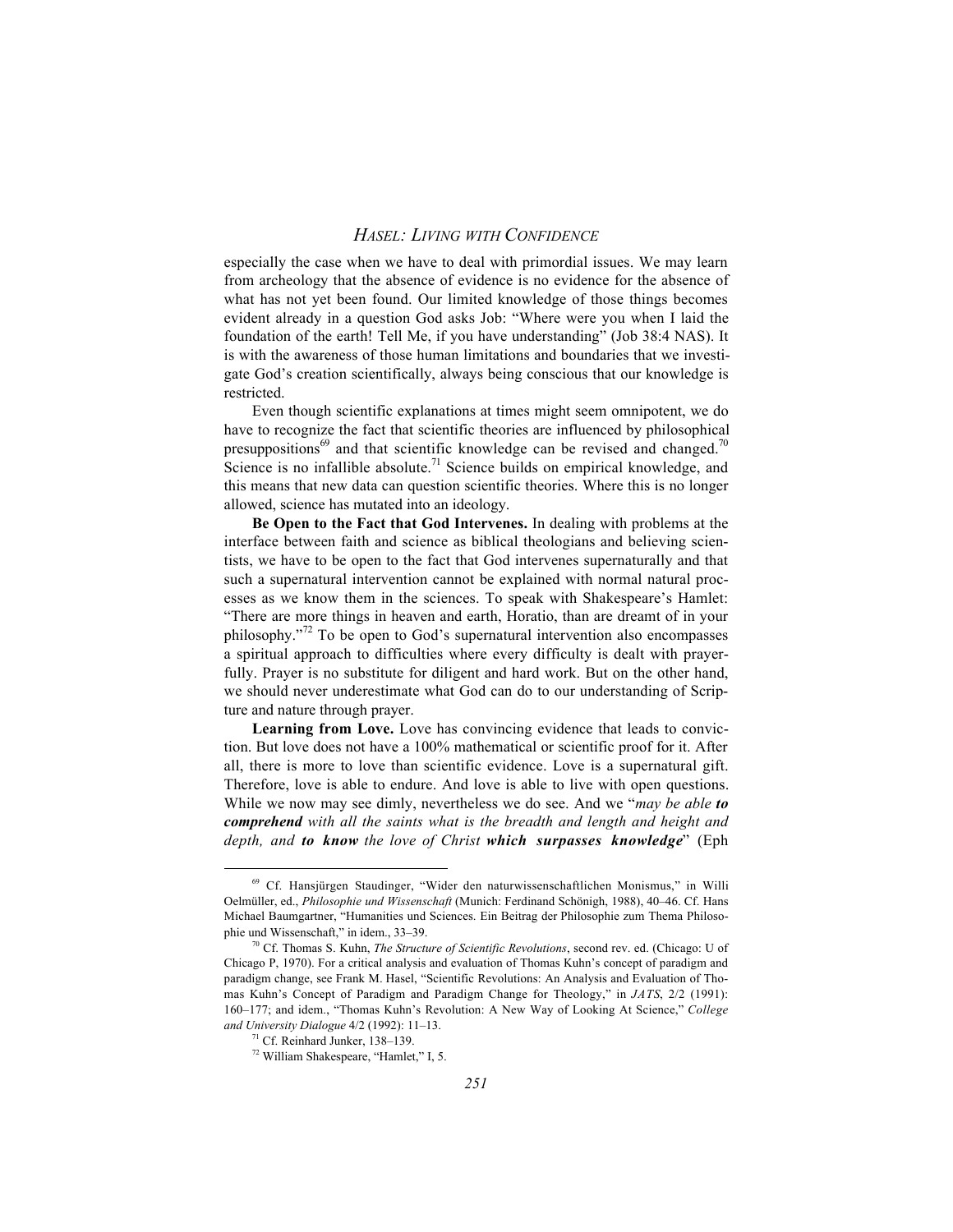3:18–19 NAS, emphasis added). Thus, while we do understand what God has revealed to us, it is our hope that we "*will come to understand fully*" (2 Cor 1:14 NIV). In other words, love is the epistemological basis for knowing and trusting. Love is the basis of our faith, and it is the foundation of our hope ("*it hopes all things*" 1 Cor 13:7 NAS). "*Love never fails*" (1 Cor 13:8 NAS). "*And this I pray, that your love may abound still more and more in real knowledge and all discernment*" (Phil 1:9 NAS; emphasis added).

While there are some questions that are still unresolved from a creationist perspective, this does not invalidate the position of biblical creation. Let us not forget that not everything is up in the air and unresolved. There are foundational issues that are very clear and beyond the shadow of a doubt. Furthermore, we should be aware of the fact that there are a good many tough questions unresolved for the hypothesis of evolution as well, and it seems as if some of those difficult questions for evolution do not diminish but grow more vexed as time goes on.

#### **Is Pluralism an Option?**

It was the great French mathematician and theologian Blaise Pascal (1623–1662) who once remarked that "we must know where to doubt, where to feel certain, where to submit. He who does not do so understands not the force of reason." Pascal continued, "there are some who offend against these rules . . . by doubting everything, from want of knowing where to submit."<sup>73</sup> While we do not have all the answers to some of our questions, and while it is necessary to remain humble and open to learn new things, it is also true that God has already revealed many foundational aspects of his creation that are very clear. I submit that we have to uphold those clear statements of Scripture and from there try to shed more light on some issues where we do not yet have all the solutions.<sup>74</sup> In light of those clear concepts of Scripture, any theological pluralism that allows diametrically opposed worldviews and explanations as equally valid within the church will prove to be disastrous. Biblical creation and evolution are not compatible. In questions of ultimate significance and importance, as is the case with the biblical doctrine of creation, which touches upon our origin, the meaning of

73 Blaise Pascal, *Pensees*, Section IV, "On the Means of Belief," #267–269 (1660), trans. W. F. Trotter. The complete statement reads as follows: "267. The last proceeding of reason is to recognize that there is an infinity of things, which are beyond it. It is but feeble if it does not see so far as to know this. But if natural things are beyond it, what will be said of supernatural? 268. Submission—we must know where to doubt, where to feel certain, where to submit. He who does not do so understands not the force of reason. There are some who offend against these three rules, either by affirming everything as demonstrative, from want of knowing what demonstration is; or by doubting everything, from want of knowing where to submit; or by submitting in everything, from want of knowing where they must judge. 269. Submission is the use of reason in which consists true Christianity."<br> $^{74}$  To move from clear statements to less clear statements and not vice versa is a sound herme-

neutical principle.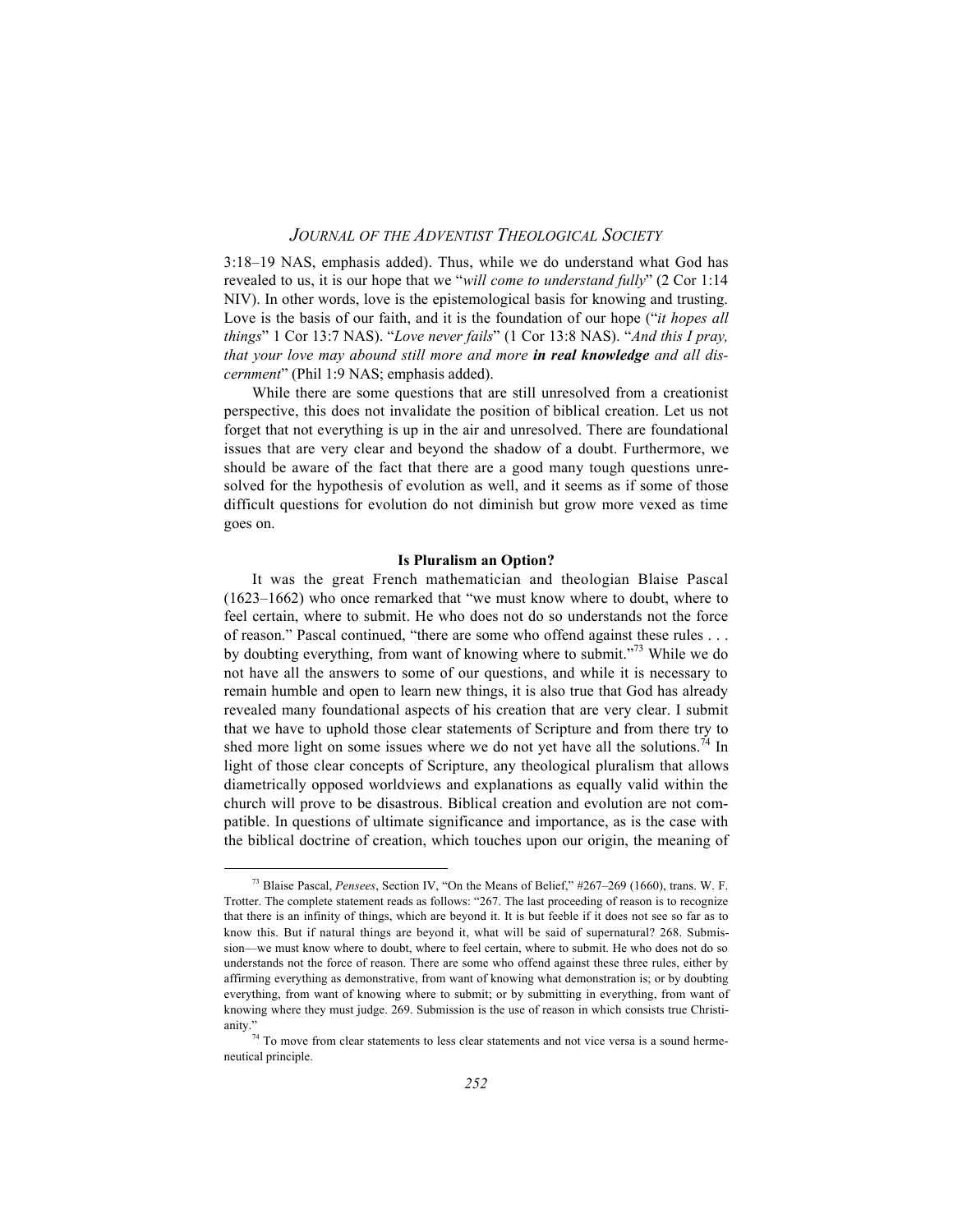life, the end of all life, that impinges upon dominant biblical themes like eschatology, salvation, the dignity and nature of mankind, the trustworthiness of Scripture, the nature of God, God's acting in history, the meaning of history, and much more, it is devastating to allow for conflicting pluralism and not to uphold the clear and unequivocal teaching of God's Word on biblical creation.

Unlike water, where hot and cold can be mixed and the result still will be water—albeit "lukewarm" water—that somehow might be drinkable,<sup>75</sup> pluralism in theology produces an unbearable confusion and chaos that compromises God's clear truth as it is revealed in Scripture. In the church, theological pluralism has very detrimental effects on doctrine, mission, and growth.<sup>76</sup> To encourage pluralism in this area will result only in misunderstanding, perplexity, ambiguity, and doubt. Theological pluralism does not help the church gain a greater sense of certainty. Instead, it will multiply uncertainty and foster confusion.

While we do not want to indoctrinate anybody in the sense of manipulating others to adopt our understanding of scriptural doctrines, we do have the responsibility to provide clear guidance and unambiguous orientation for those who attend our educational institutions and churches. As Adventist teachers, pastors, journalists, thought leaders, and those who are responsible to the church in leadership positions (administrators), we have a sacred commission and responsibility before God to pass on correct biblical doctrine that has a specific biblical content. What we teach, preach, and publish will shape the thoughts and lives of countless students and church members as well as seekers of the faith. Let us not banish clear biblical beliefs under the guise of updating them in order to make them more relevant to contemporary thinking and society. It was well known theologian George Lindbeck, from Yale University, who pointed out some time ago that it is a mistake to believe that the gospel has ever been spread by trying to make it more relevant to the people through adapting it to new terms and concepts. According to Lindbeck, in the early days of the Christian Church it was the Gnostic heretics who rewrote the biblical material according to a new understanding.<sup>77</sup> And we know that emperor Constantine did not fare any better when he began to make the biblical message attractive to those who were distant to the faith. Lindbeck correctly points out that the beginning of the conversion process from heathenism to Christian faith was the fascination of the non-believer with a Christian lifestyle that was practiced honestly and lived convincingly. This led

75 We are aware that any comparison is deficient. A "lukewarm" state of being is not favored by God, who calls for a decided stand for his cause: "*I know your deeds, that you are neither cold nor hot; I would that you were cold or hot. So because you are lukewarm, and neither hot nor cold, I will spit you out of My mouth"* (Rev 3:15–16 NAS).

<sup>76</sup> Cf. Katherine Ching, "The Practice of Theological Pluralism," *Adventist Perspectives*, 5/1 (1991): 6–11; and more recently, Ariel A. Roth, "Adventism and the Challenges to Creation" *Adventists Affirm*, 16/1 (2002): 19–21.

<sup>77</sup> George A. Lindbeck, "Theologische Methode und Wissenschaftstheorie," in *Theologische Revue* 74/4 (1978): 278.